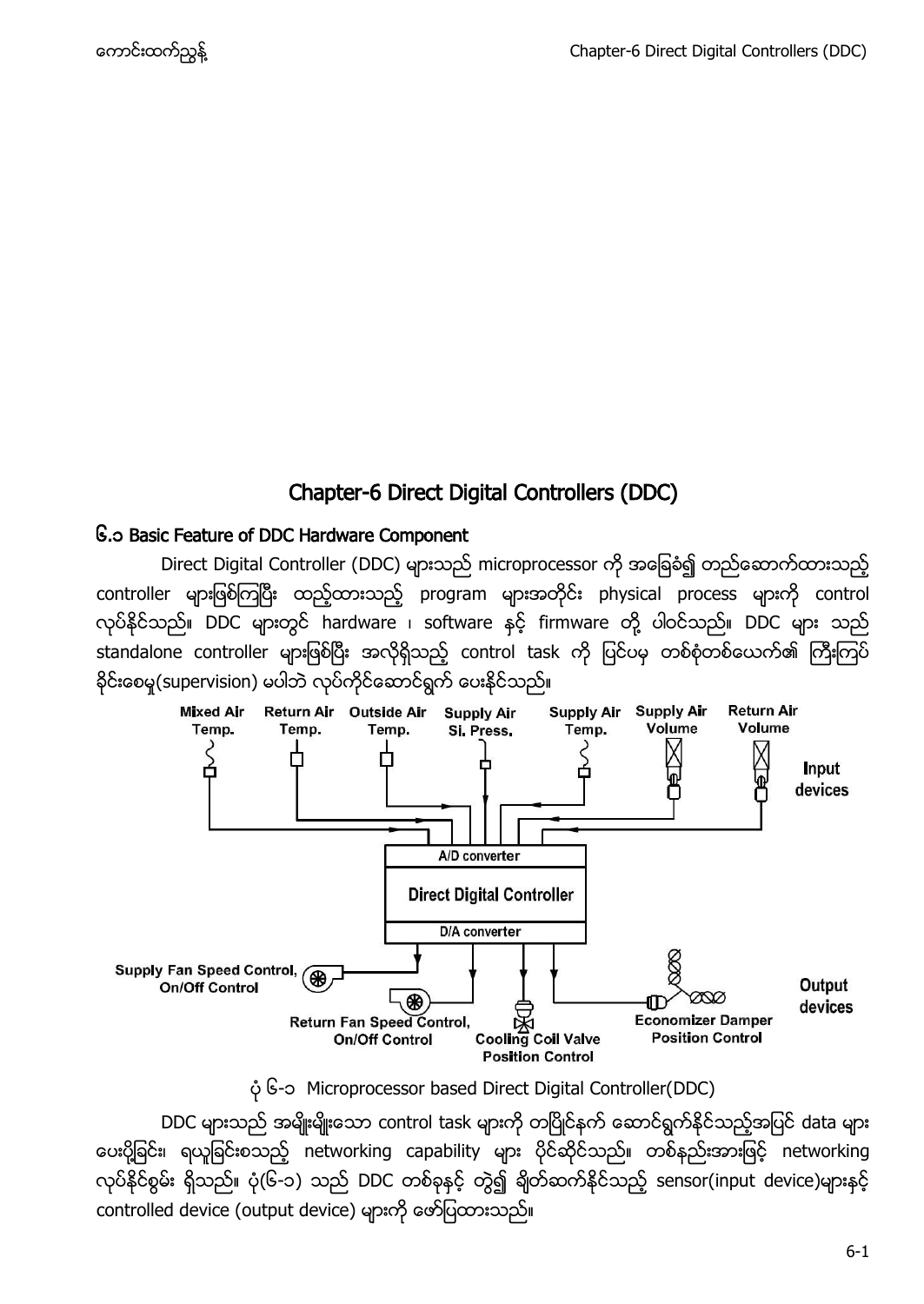DDC တစ်ခုတွင် communication လုပ်နိုင်သည့် interface များစွာ ပါရှိသည်။

- (ෆ) A modem(modem port)
- (a) A Local Area Network(LAN) terminals
- (ဂ) Other operator interface devices, e.g., serial communications port for connecting it to a portable PC for local programming and re-configuration.  $240V$  a c



 $\phi$  ၆-γ Block diagram of Direct Digital Controller  $\phi$  ၆-γ Microprocessor

DDC များ တစ်ခုနှင့် တစ်ခု သို့မဟုတ် network အတွင်းရှိ node များ တစ်ခုနှင့်တစ်ခု အပြန်အလှန် ဆက်သွယ်(communicate) နိုင်ရန် DDC တိုင်းတွင် သီးခြားနံပါတ်များ(unique number) သတ်မှတ်ထားသည်။ ထိုနံပါတ်များကို address ဟု ခေါ် သည်။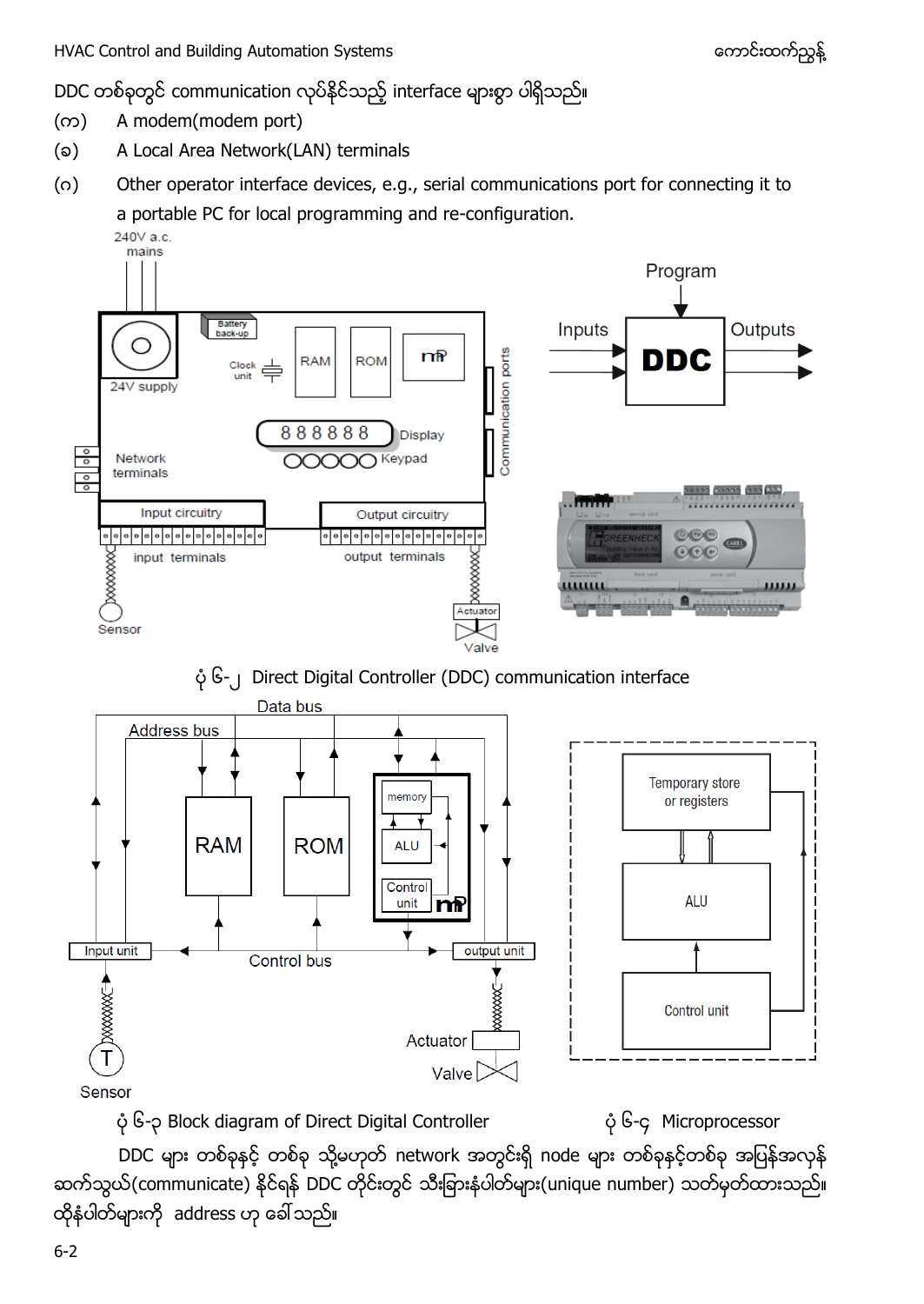Microprocessor သည် Direct Digital Controller (DDC) များ၏ အခြေခံကျသော အစိတ်အပိုင်း ဖြစ်သည်။ Microprocessor သည် အလွန်သေးငယ်သည့် micro-electronic chip ဖြစ်သည်။ စီလီကွန်(silicon) ဖြင့် ပြုလုပ်ထားသည့် large- scale integrated (LSI) circuit ဖြစ်သည်။ Microprocessor သည် Direct Digital Controller (DDC) ၏

Microprocessor တွင် အဓိက အစိတ်အပိုင်းများစွာ ပါဝင်သည်။

- ( $\infty$ ) Micro-electronic chip
- (a) A program memory
- (ဂ) A working memory
- (ဃ) Input/Output module
- $(c)$  A clock or timing devices နှင့်
- (စ) Arithmetic Logic Unit (ALU) တို့ ဖြစ်သည်။

Arithmetic Logic Unit (ALU)သည် ပေါင်း၊နတ်၊မြှောက်၊စား စသည့် တွက်ချက်မှုများ အပြင် logical decision များကိုလည်း ပြုလုပ်ပေးသည်။ Control unit သည် microprocessor ဆောင်ရွက်ရမည့် လုပ်ငန်းများ၊ သက်ဆိုင်ရာ အီလက်ထရောနစ်ချပ်(စ်)(electronic chip)များ နှင့် memory တို့က ဆောင်ရွက်ရမည့် လုပ်ငန်းများကို ထိန်းချုပ်(control) ပေးသည်။ ထို့အပြင် program ထဲတွင် ရေးထားသည့် ညွန်ကြားချက်များ (instructions)ကို အဓိပ္ပာယ်ဖွင့်ဆို၍ ခိုင်းထားသည့် control function များကို ဆောက်ရွက်ပေးသည်။ Temporary memory သည် memory အငယ်စားတစ်မျိုး ဖြစ်သည်။



၆-၅ Microprocessor controller configuration for automatic control applications.

# <span id="page-2-0"></span>၆.၁.၁ DDC Power Supply

DDC များ အလုပ်လုပ်ရန်အတွက် 24 V power supply ပေးရန် လိုအပ်သည်။ ထို 24V power supply ကို သုံး၍ sensor များကို drive လုပ်ခြင်း၊ output control circuitry များကို အလုပ်လုပ်စေသည်။ DDC အတွင်းရှိ micro electronic circuit များကို low voltage dc supply ဖြင့် အလုပ်လုပ်စေသည်။ ပုံမှန်အားဖြင့် 5Vdc ဖြစ်သည်။

DDC ကို ပေးထားသည့် power supply ကို ပြတ်တောက်လိုက်သည့်အခါ DDC အတွင်းရှိ memory များအတွက် backup battery မှ power ထုတ်ပေးသည်။ ထို backsup battery power supply မရှိ လျင် DDC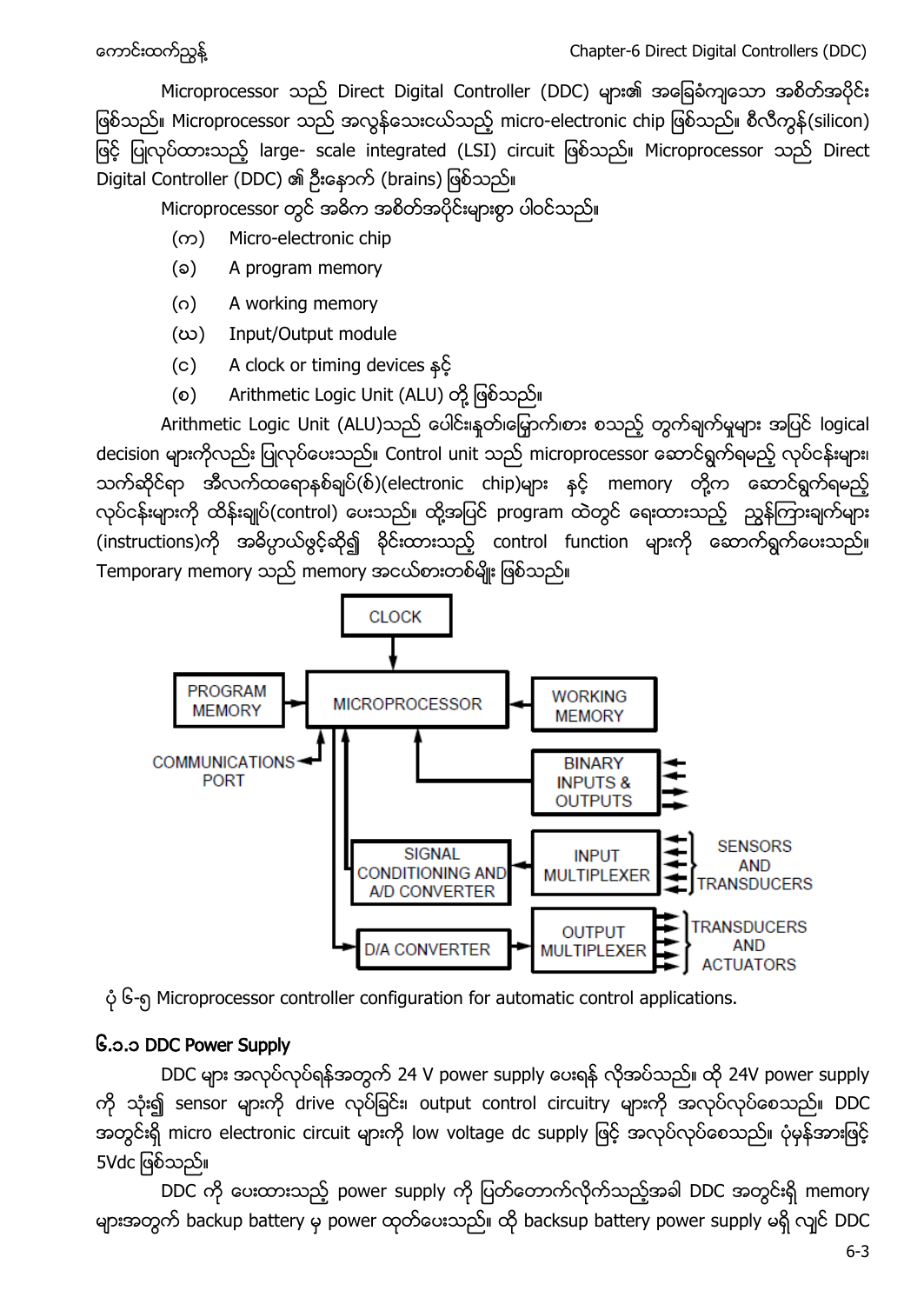RAM အတွင်းရှိ control program များ ပျက်သွားလိမ့်မည်။ ထို့ကြောင့် backup battery သည် စိတ်ချရပြီး (reliable) သက်တမ်းရှည်ရမည်။ Power ပြန်မရခင် အချိန်အတွင်း လုံလောက်သည့် power ကို ထုတ်ပေးနိုင် ရမည်။

အချို့သော DDC များတွင် re-confugration လုပ်ရန်နှင့် information များကို ဖော်ပြရန်အတွက် keypad နှင့် display များ ပါရှိသည်။



## ၆-၆ Controller

### <span id="page-3-0"></span>၆.၁.၂ Microprocessor (CPU)

CPU များသည် Dual-In-Line (DIL) package များဖြစ်ကြသည်။ 16 pin သို့မဟုတ် 64 pin ဖြစ်သည်။ CPU များတွင် control unit ၊ CPU memory Arithmetic Logic Unit (ALU) ၊ CPU clock unit ၊ DDC clock ၊ adddress and data bus ၊ DDC RAM နှင့် ROM တို့ ပါဝင်သည်။

### (၁) Control Unit

Control unit သည် microprocessor ALU နှင့် memory chip ကဲ့သို့သော အခြား chip များ၏ operationကို control လုပ်ပေးသည်။ Micro computer ၏ function များကို ညှိနိုင်း(co-ondinate) ပေးသည်။ Program မှ ညွှန်ကြားချက်(instruction)များကို control function ဖြစ်အောင် ဆောင်ရွက်(execute) ပေးသည်။

### (၂) CPU memory

CPU memory သည် resister ပေါင်းများစွာဖြင့် ဆောက်လုပ်ထားသည့် memory အငယ်စား ကလေးဖြစ်ပြီး sensor data ၊ point name စသည့် information များကို သိမ်းဆည်းထားပေးသည်။ ALU နှင့် control unit တို့ အလုပ်လုပ်ရန် လိုအပ်သည့် program instruction များကိုလည်း သိမ်းဆည်း ထားပေးသည်။

## (၃) Arithmetic and Logic Unit(ALU)

Arithmetic and Logic Unit(ALU) သည် ပေါင်းခြင်း(addition)၊ မြှောက်ခြင်း(multiplication) စသည့် တွက်ချက်မှု(calculation) များကို ပြုလုပ်ပေးသည်။ ရွေးချယ်ခြင်း(selection)၊ ကြီးစဉ် ငယ်လိုက် စဉ်ခြင်း(sorting) နှင့် နိုင်းယှဉ်ခြင်း(comparing) စသည့် logical decision–marking process များကို ပြုလုပ်ပေးသည်။ Sensor နှင့် tranducer များ စသည့် input device မှ data များကို ALU process ပြုလုပ်ပေးပြီး control output command ကို ထုတ်ပေးသည်။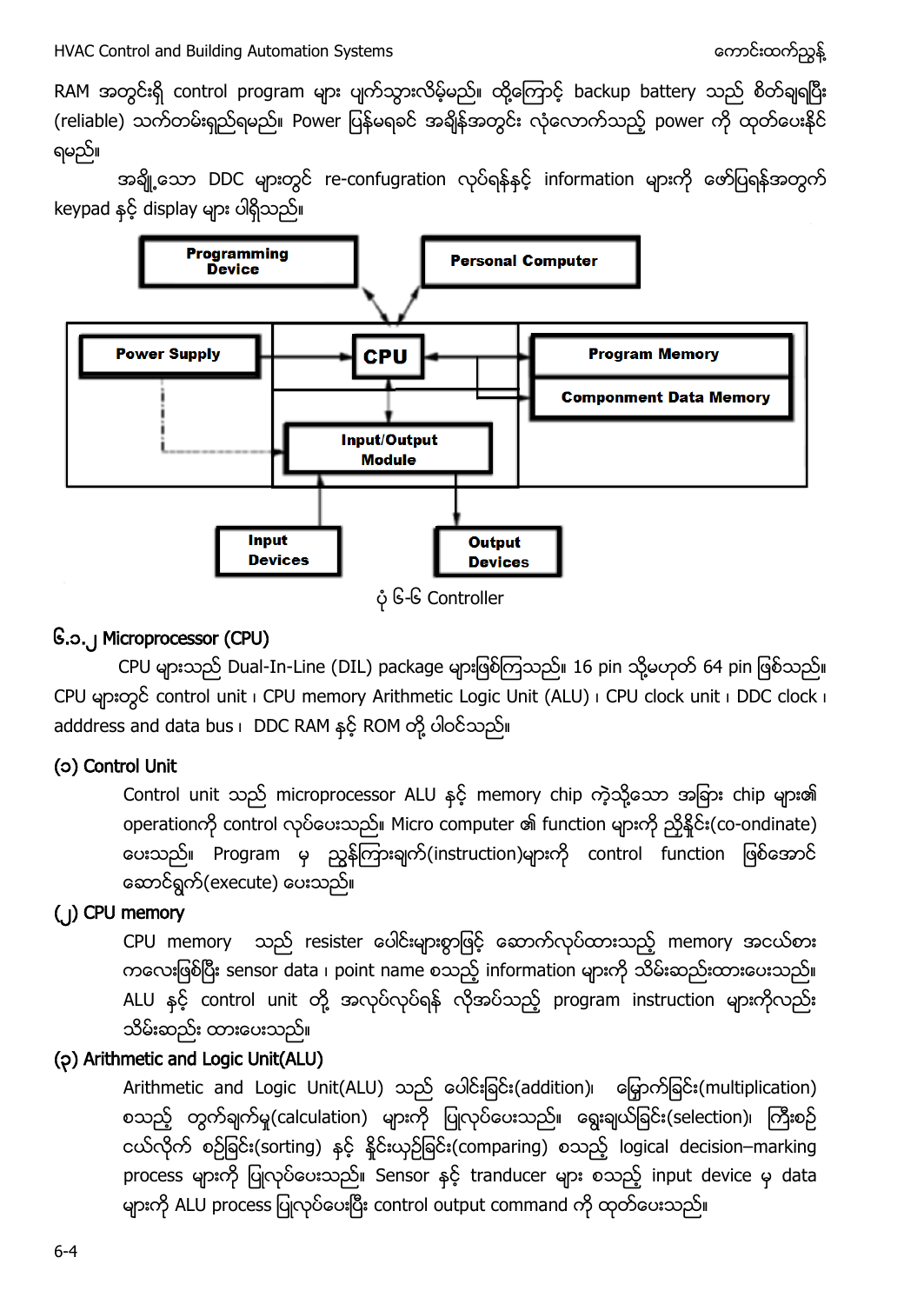## (၄) CPU Clock Unit (Timer Interval)

Quartz crystal မှ ထွက်လာသည် pulse များကို control unit များဆီသို့ ပေးပို့ပြီး အရိန်အဖြစ် သုံးရန် နှင့် microprocess ၏ operation များ synchronize ဖြစ်ရန်အတွက် ပေးပို့သည်။ Clock unit speed သည် processor cycle time အရှည်အတို သတ်မှတ်ပေးသည်။ Machine cycle time ဟုလည်း ခေါ် သည်။ Program instruction များ ဆောင်ရွက်(execute) လုပ်ရန် basic speed လည်း ဖြစ်သည်။

## (၅)DDC Clock

DDC clock သည် CPU clock unit မဟုတ်ပါ။ DDC clock သည် real time clock ဖြစ်ပြီး CPU clock က မောင်းပေးထားခြင်း ဖြစ်သည်။ CPU clock သည် နေ့၊ ရက်စွဲ၊ အချိန် စသည်တို့ကို မှတ်ထားပေးသည်။ ထို့ကြောင့် DDC သည် building equipment များဖြစ်သော fan ၊ pump တို့ကို schedule များ၊ time program များအတိုင်း အလုပ်လုပ်စေသည်။ ဉပမာ- DDC clock ကို plant တွင် automatic switching လုပ်ရန်အတွက် timer အဖြစ် အသုံးပြုသည်။ ဥပမာ- ညဘက်တွင် မီး(ligh) များကို မိုတ်ပေးခြင်း၊ holiday တွင် equipment များကို ရပ်နားစေခြင်း တို့ဖြစ်သည်။

## (၆) Address and Data Buses

DDC အတွင်းရှိ microprocessor နှင့် တခြား chip များ အကြားတွင် connection ဖြစ်စေရန် address bus နှင့် data bus များက ဆောင်ရွက်ပေးသည်။ DDC memory အတွင်း၌ သိမ်းထားမည့် data များနှင့် program instruction များကို မည်သည့်နေရာတွင် သိမ်းရမည် ဆိုသည့် နေရာ adddress ကိုပါ စီမံပေးရသည်။ ဉပမာ- sensor တိုင်းအတွက် ကိုယ်ပိုင် address ရှိရသည့် အပြင် memory set ပေါ်တွင် သိမ်းဆည်းရန် နေရာ(storage area)လည်း သတ်မှတ် ပေးရသည်။

(၁) Data bus များကို DDC chip အတွင်း data များ transfer လုပ်ရန် အသုံးပြုသည်။

(၂) Address bus သည် memory ပေါ်တွင် data များ သိမ်းထားသည့်နေရာကို ညွန်ပြရန် သို့မဟုတ် prpgram instruction များ သိမ်းထားသည့်နေရာကို ညွှန်ပြရန်အတွက် အသုံးပြုသည်။

# (၇) DDC RAM and ROM

DDC RAM နှင့် ROM တို့သည် CPU memory ထက် ပိုကြီးမားသည်။ သို့သော် CPU memory လောက်မြန်အောင် အလုပ်မလုပ်နိုင်ပေ။

## Random Access Memory(RAM)

Random Access Memory(RAM) ကို data များ ခက သိမ်းဆည်းရန် (temporary storage) အတွက် အသုံးပြုသည်။ ဥပမာ - DDC application program များ၊ configuration information များနှင့် computational result များကို ခက သိမ်းဆည်းခြင်း ဖြစ်သည်။ မှတ်ထားခြင်း ဖြစ်သည်။ RAM ပေါ်တွင် မှတ်ထားသည့် information များကို application software ဟုခေါ် သည်။ ထို software ကို programmer များက ပြောင်းပစ်နိုင်သည်။

## Read Only Memory(ROM)

DDC အတွက် standard control program များကို ROM ပေါ်တွင် သိမ်းထားသည်။ Standard control program များမှာ time schedule ၊ On/Off control နှင့် PID တန်ဖိုးများ ဖြစ်သည်။ ROM ပေါ်တွင် routines ကို သိမ်းထားပြီး RAM ပေါ်တွင် application software နှင့် configuration information များကို သိမ်းထားသည်။ Application program run ရန်လိုအပ်သည့် information များဖြစ်သည်။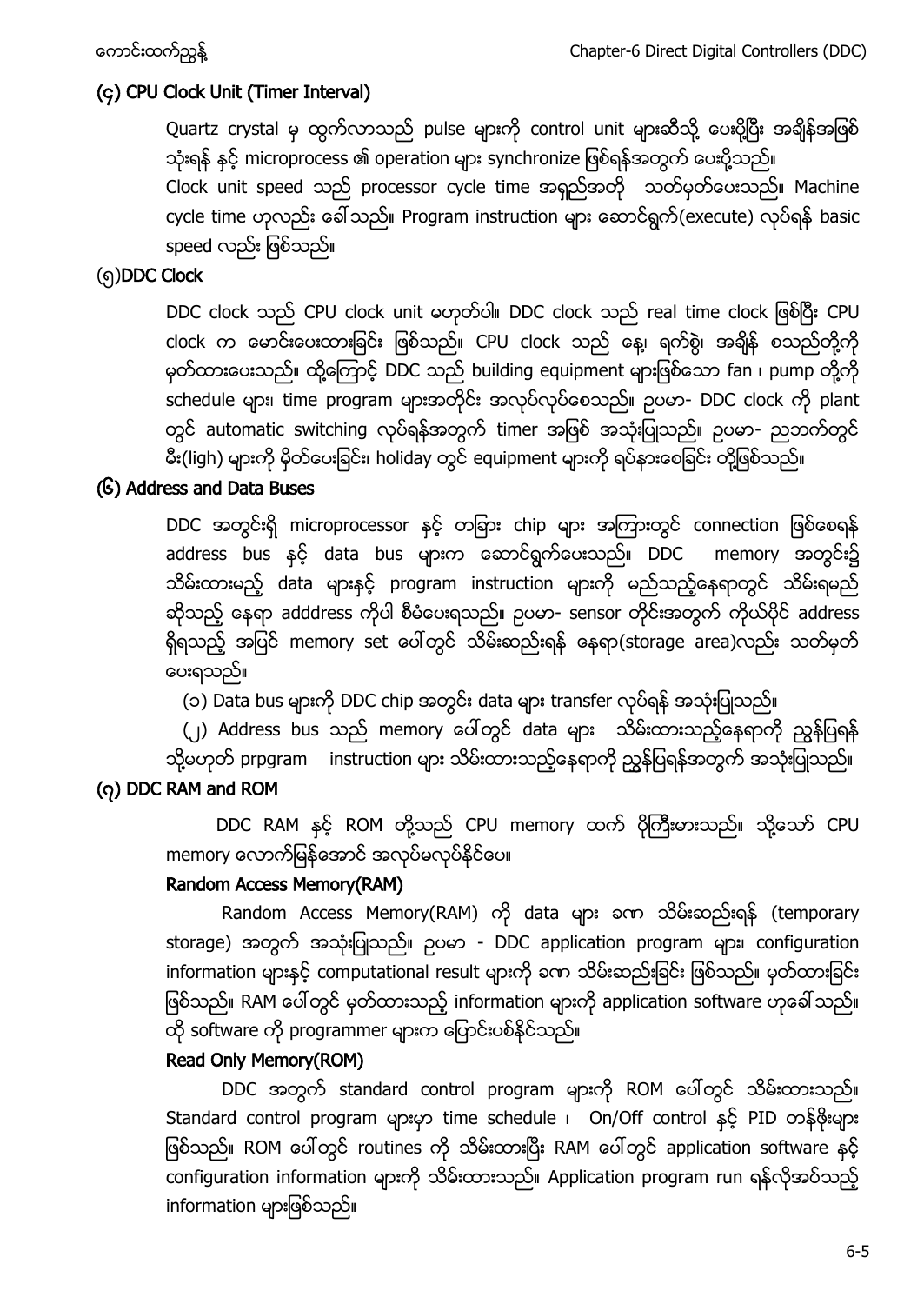ROM ပေါ်တွင်ရှိသည့် control routines သို့မဟုတ် program များကို firmware ဟုခေါ် သည်။ ထို firmware များကို programmer များက ပြုပြင်ခြင်း ပြောင်းလဲခြင်း ပြုလုပ်ရန် မရနိုင်ပေ။

#### <span id="page-5-0"></span>၆.၁.၃ Microcomputer Structure and Buses

Microcomputer သို့မဟုတ် Digital Controller (DDC) ၏ အဓိက ကြသော အစိတ် အပိုင်းများ(main essential components) နှင့် အပြန်အလှန် ဆက်စပ်နေပုံ(interconnections)ကို ပုံ(၆-၇) တွင် ဖော်ပြ ထားသည်။



၆-၇ Microcomputer principal architecture.

DDC တွင် အစိတ်အပိုင်း သုံးခုပါဝင်ပါသည်။ Microprocessor (CPU) ၊ memory နှင့် input and output (I/O) units တို့ဖြစ်သည်။

Data ၊ instructions နှင့် address signal transmission စသည့် operation များအားလုံးသည် data bus ၊ address bus နှင့် control bus သုံးမျိုးဖြင့် အလုပ်လုပ်ကြသည်။

ပုံ (၆-၈) တွင် DDC ၏ microprocessor chip သည် memory unit ၊ input နှင့် output units တို့ဖြင့် မည်ကဲ့သို့ ရိုတ်ဆက်ထားသည်ကို ဖော်ပြထားသည်။ Unit များ အားလုံးတွင် microelectronic chip တစ်ခုစီ ရှိကြသည်။ Bus ဆိုသည်မှာ ဝါယာကြိုးအစု(parallel wires) ဖြစ်သည်။

Data bus chip data သုံးသည့် ဝါယာကြိုးအစု(parallel wires) ဖြစ်သည်။

ဉပမာ input unit မှ အပူချိန်တန်ဖိုး ကို memory ဆီသို့ data bus မှ တစ်ဆင့် ပေးပိုခြင်း (transferring) ဖြစ်သည်။

Address bus သည် data များ သိမ်းဆည်းရန်အတွက် နေရာ(memory or register) သို့မဟုတ် program instruction များ သိမ်းဆည်းရန်အတွက် နေရာ(memory or register)ကို သတ်မှတ်ပေးခြင်း (နေရာရျပေးခြင်း) ဖြစ်သည်။ ဥပမာ telephone number သို့မဟုတ် IP address တို့ ဖြစ်သည်။

Data များကို သိမ်းဆည်းထားနိုင်ပြီး bus နှင့် ဆက်သွယ်ထားသည့် memory unit တိုင်း၌ address ရှိရန် လိုအပ်သည်။ Address (A) မှ data များကို address (B)သို့ ပေးပို့ ကူးပြောင်းပေးရန်အတွက် အောက်ပါ အဆင့်များ လုပ်ဆောင်ရန် လိုသည်။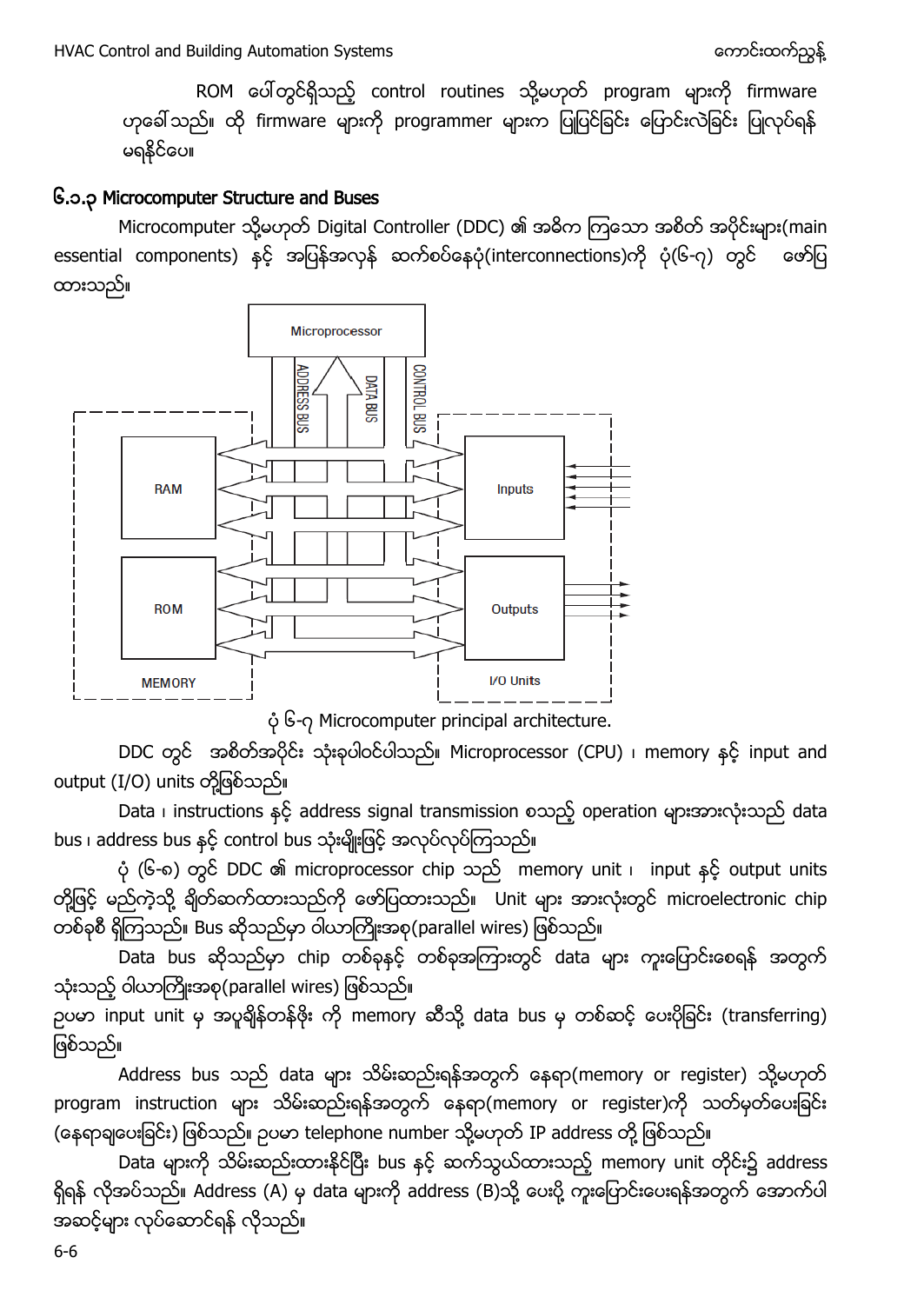- (၁) Microprocessor သည် address A ကို address bus ပေါ်သို့ တင်(locate)ပေးသည်။
- (၂) Control unit သည် control bus မှ တဆင့် address A ပေါ်ရှိ data ကို ဖတ်ယူစေရန် data bus ကို အမိန့်(signal) ပေးသည်။
- (၃) Microprocessor သည် address B ကို address bus ပေါ်သို့ တင်(locate)ပေးသည်။
- (၄) Control unit သည် control bus မှ တဆင့် data bus ပေါ်ရှိ data ကို address A သို့ ရေးသား (write)ရန် data bus ကို အမိန့်(signal) ပေးသည်။

အထက်ပါလုပ်ဆောင်ချက် လေးမျိုးသည် အလွန်လျင်မြန်စွာ ဆောင်ရွက်သည်။



၆-၈ Architecture of DDC controller

### <span id="page-6-0"></span>၆.၁.၄ Memory Size

Data နှင့် program instruction များကို memory chip များ ပေါ်တွင် သိမ်းဆည်း ထားသည်။ Microprocessor တွင် အလွန်လျင်မြန်စွာ အလုပ်လုပ်နိုင်ပြီး ယာယီ သိမ်းဆည်းထားနိုင်သည့် memory ပါရှိသည်။ Memory chip နစ်မျိုး ရှိသည်။ Read Only Memory (ROM) နင့် Random Access Memory(RAM) တို့ဖြစ်သည်။ 16- bit address bus သည် address locations 216 ကို စီမံနိုင်သည်။ 16- bit microprocessor chips ၊ 32- bit and 64- bit chips စသည့် chip များကို အသုံးပြုကြသည်။

ROM chip သည် data သို့မဟုတ် instruction များကို ပေးပို့ခြင်းသာ ဆောင်ရွက်နိုင်သည်။ I/O ports သို့မဟုတ် တခြားသော chip များမှ data များကို လက်ခံနိုင်ခြင်း၊ သိမ်းဆည်းထားနိုင်ခြင်း မပြုလုပ်နိုင်ပေ။

ROM chip ပေါ်၌ ထုတ်လုပ်စဉ်က စက်ရုံမှ ရေးသား သိမ်းဆည်းထားသည့် program နှင့် data များကို user များ ပြုပြင်ပြောင်းလဲရန် မဖြစ်နိုင်ပေ။ ROM chip ပေါ်၌ program နှင့် data များကို အသေ(permanent) ရေးသား သိမ်းဆည်းထားသောကြောင့် လျှပ်စစ်ဓာတ်အား ပျက်တောက်သည့်(power failure) အခါတွင် မပျက်စီးနိုင်ပေ။

ROM chip ပေါ်၌ သိမ်းဆည်းထားသည့် standard control function များ၊ schedule ၊ on/off control နှင့် Proportional-Integral- Derivative (PID) function များ ဖြစ်ကြသည်။

သို့သော် Erasable and re-Programmable ROMs (EPROMs) ကဲ့သို့သော chip များကို အသုံးပြုထားလျင် လိုသလို ပြုပြင်ပြောင်းလဲခြင်း ပြုလုပ်နိုင်သည်။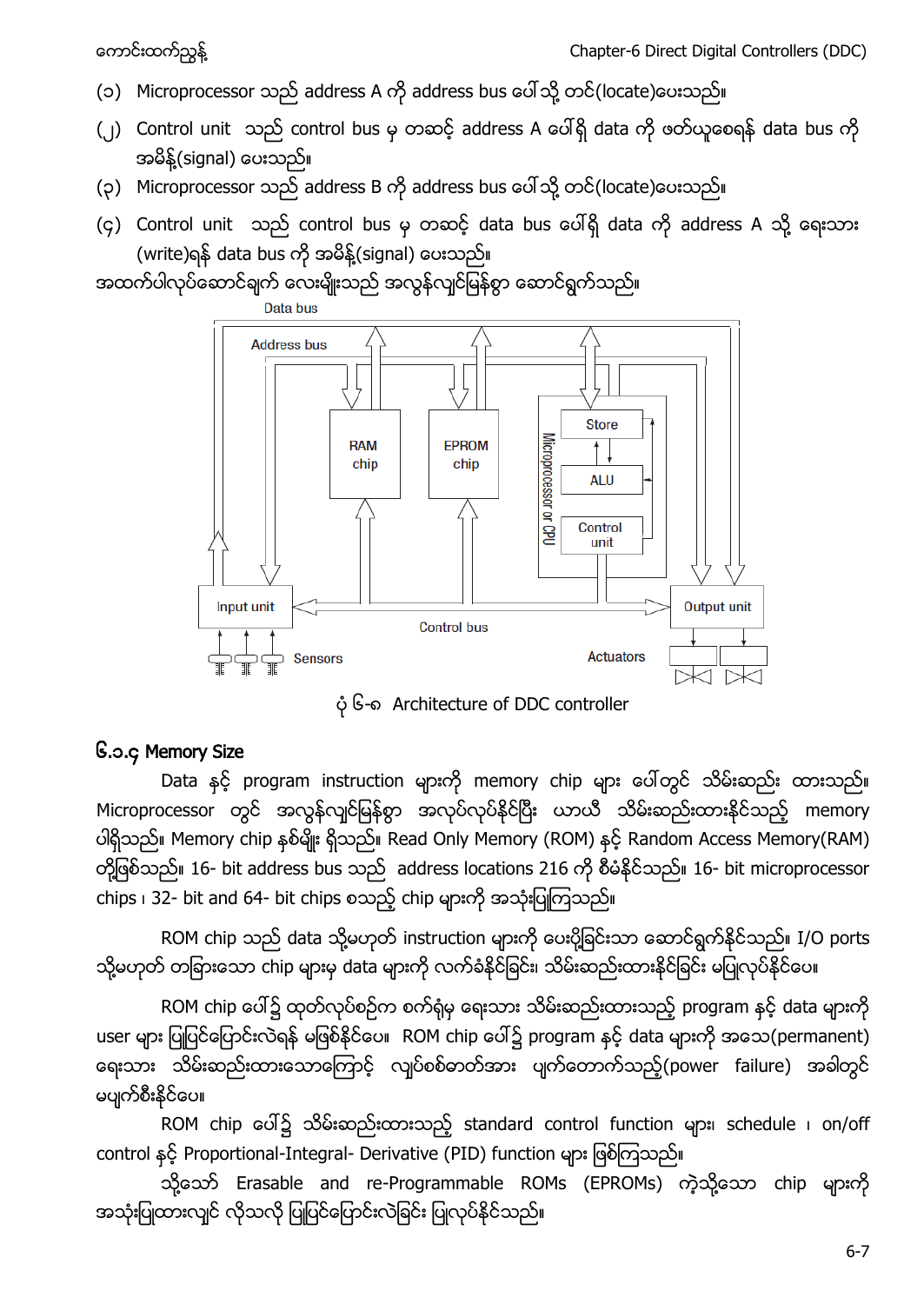

Memory အရွယ်အစားသည် bus structure တွင်သုံးထားသည့် bit အရေအတွက် ပမာဏ ဖြစ်သည်။ 16 bit address bus သည် address ပေါင်း 216 ခုကို စီမံပေးနိုင်သည်။ စီစဉ်ပေးနိုင်သည်။

RAM နှင့် ROM chip များ တစ်ခုချင်းစီသည် 8  $Kb(Kilobyte)$  ပမာဏ အထိ သိမ်း ဆည်း နိုင်သည်။  $1$ kilobyte သည် 1024 byte နှင့် ညီမျသည်။ DDC ၏ ဈေးနုန်း သက်သာစေရန် အလွန်များသည့် memory များကို ထည့်ပေးလေ့မရှိပေ။

ထို့ကြောင့် DDC သိမ်းဆည်းနိုင်သည့် data ပမာဏ အကန့်အသတ် ရှိသည်။ Input အရေ အတွက်၊ output အရေအတွက် နှင့် programming များ လုပ်နိုင်ရုံသာ ရှိသည်။

၆-၉ Information path: Digital Controller

ဉပမာ- DDC တစ်ခုသည် temperature sensor(၈)ခုနှင့် ချိတ်ဆက်ထားသည်။ (၁)မိနစ် တစ်ကြိမ် .<br>ဖတ်ယူရရှိသည့် data များကို DDC ထဲတွင် သိမ်းဆည်းသည်။ Sensor တစ်ခုမှ ဖတ်ယူရသည့် တန်ဖိုး (reading)သည် 1 byte memory သုံးရန် လိုအပ်သည်။ DDC ပေါ်တွင် 4 Kbyte RAM ရှိလျင် အရိန် မည်မျကြာအောင် DDC ပေါ်တွင် temperature sensor(၈)ခုမှ တန်ဖိုးများ(values) ကို သိမ်းဆည်း ထားနိုင် မည်နည်း။(Memory ပေါ်မှ data များကို download လုပ်ယူခြင်း၊ overwrite ပြုလုပ်ခြင်း မလုပ်ဟု ယူဆပါ။) ပုံ(၆-၂) သည် DDC controller ၏ input terminal တွင် temperature sensor တစ်ခုဖြင့် ချိတ် ဆက်ထားပြီး DDC controller output ၌ actuator တစ်ခုကို ချိတ်ဆက်ထားသည်။ ပုံမှန်အားဖြင့် DDC controller တစ်ခုတွင် input channel များစွာပါရှိပြီး၊ output channel များစွာ ပါရှိသည်။ ထို့ကြောင့် DDC controller တစ်ခုဖြင့် sensor များ(input terminal) နှင့် controlled device များ(output terminal) ရိုတ်ဆက်နိုင်သည်။

## <span id="page-7-0"></span>၆.၂ Input and Output Points

Direct Digital Controller ကို DDC ဟု အတိုခေါက် ခေါ်ကြသည်။ DDC များသည် microprocessor များကို အခြေခံ၍ တည်ဆောက်ထားသော controller များ ဖြစ်ကြသည်။ Personal computer များတွင် ပါရှိသည့် processor များကဲ့သို့ အလုပ်လုပ်သည်။ ထို DDC controller ၏ memory ထဲတွင် control logic ဟုခေါ် သည့် instruction များ ထည့်ထားပေး ရသည်။ DDC များသည် ထို instruction များအတိုင်း control action များကို ဆောင်ရွက်ပေးသည်။ Control လုပ်ပေးသည်။ စနစ်တကျ ရေးထားသည့် instruction များကို program ဟု ခေါ် သည်။

## <span id="page-7-1"></span>၆.၂.၁ DDC Input/Output Unit Interface

DDC တစ်ခု၏ input နှင့် output နှင့် သက်ဆိုင်သည့် အပိုင်း(section)တွင် operation amplifier များ၊ A/D နှင့် D/A converter များ စသည့် electronic chip များ ပါဝင်သည်။ ထို chip များကို Printed Circuit Board(PCB) ပေါ်တွင် mount လုပ်ထားသည်။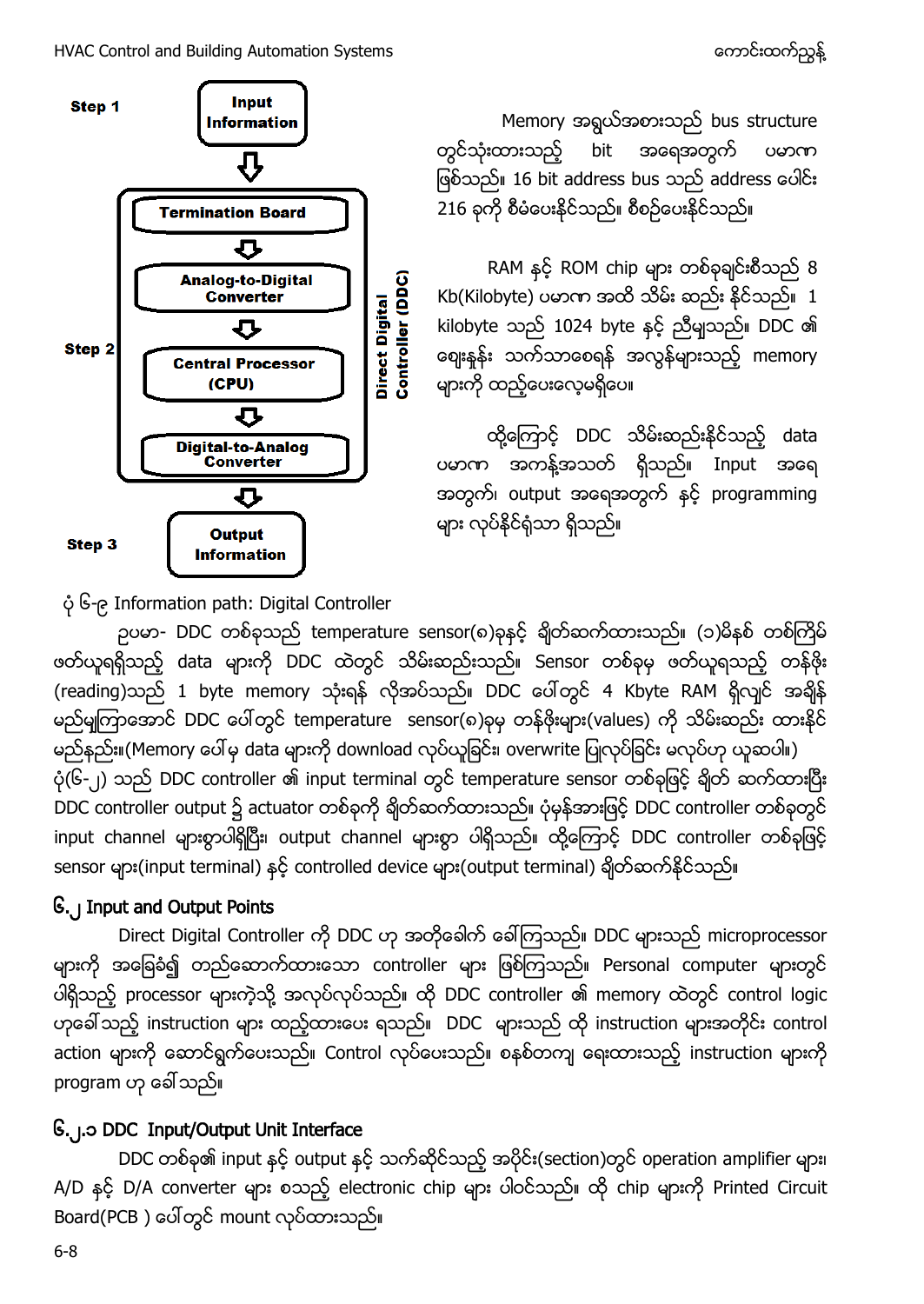Sensor များကို DDC controller မှ input terminal ပေါ်ရှိ input channel များနှင့် ဝါယာကြိုးဖြင့် ဆက်သွယ်ထားသည်။ Control device (actuator) များကို DDC မှ output terminal ပေါ်မှ output channel များနှင့် ဝါယာကြိုးဖြင့် ဆက်သွယ်ပေးသည်။

DDC input unit ကို အောက်ပါ function များ ဆောင်ရွက်ရန် configure လုပ်နိုင်သည်။

- (က) Sensor များ၊ transducer များ၊ မီတာ(meter) များ စသည်တို့မှ တိုင်းထားသည့် တန်ဖိုးများ (measured variable)ကို DDC ၏ input unit မှ input signal အဖြစ် လက်ခံရရှိသည်။
- (ခ) Input signal များကို လိုအပ်လျင် amplification လုပ်ခြင်း၊ filtering လုပ်ခြင်းစသည့် signal conditioning များ ပြုလုပ်ပေးသည်။
- (ဂ) DDC input unit သည် ဝင်လာသည် input analogue signal ကို digital signal အဖြစ်သို့ A/D converter ကို သုံး၍ ပြောင်းပေးသည်။
- (ဃ) Volt free contact (static switch)မှ ရရှိသည့် On/off state signal ကို device ၏ status သို့မဟုတ် alarm အဖြစ် ဖော်ပြသည်။

DDC output unit သည် computation result နှင့် logical operation များကို အခြေခံ၍ အောက်ပါ function များကို ဆောင်ရွက်ပေးသည်။

- (က) Controlled device ၏ status ပြောင်းသွားစေရန် digital signal တစ်ခုကို ထုတ်ပေးသည်။
- (ခ) Output device ကို တစ်ဖြည်းဖြည်း ပြောင်းလဲစေရန်(incremental basis) အချိန်ကာလတို တစ်ခုအတွင်း pulse များစွာ ထုတ်ပေးသည်။
- (ဂ) Output device(valve/damper)၏ သတ်မှတ်ထားသော position အတိုင်း ဖွင့်ရန်၊ ပိတ်ရန်အတွက် DDC မှ digital signal ကို D/A converter ကိုသုံး၍ analogue အဖြစ်သို့ ပြောင်းပေးသည်။

# <span id="page-8-0"></span>၆.၂.၂ DDC I/O Point Types (Data Points)

DDC data point များကို input point နှင့် output point ဟူ၍ နှစ်မျိုးနှစ်တး ခွဲခြားနိုင်သည်။

 $($ ( $\infty$ ) Input points

Sensing device များဖြစ်သည့် sensor နှင့် transducer များမှ data များကို လက်ခံရရှိသောကြောင့် input point ဟု သတ်မှတ်ခေါ်ဆိုခြင်း ဖြစ်သည်။ DDC သည် ထိုလက်ခံရရှိသည့် data များကို အခြေခံ၍ တွက်ချက်မှုများ၊ control လုပ်ငန်းကို လုပ်ကိုင်ဆောင်ရွက်သည်။

## (၁) Digital Inputs (DI)

Status monitoring လုပ်ရန်အတွက် အသုံးပြုသည့် two-state input signal ကို Digital Inputs (DI)

ဉပမာ- fan on/off status, high/low temperature, alarm on/off စသည်တို့ ဖြစ်သည်။

- Switch dry contact (open/closed) Power (on/off status)
- 
- 
- 
- Smoke detectors High/low limit switch (on/off)
- 
- Airflow Freeze alarm
- Water
- Differential pressure
- (၂) Analogue Input (AI)

AI သည် sensor သို့မဟုတ် transmitter ဆီမှ လက်ခံရရှိသည့် continuous signal ဖြစ်သည်။ Temperature ၊ pressure ၊ humidity စသည့် physical variable များ၏ တန်ဖိုးများကို ကိုယ်စားပြုသည့် (ညီမျသည့်) continuous signal ဖြစ်သည်။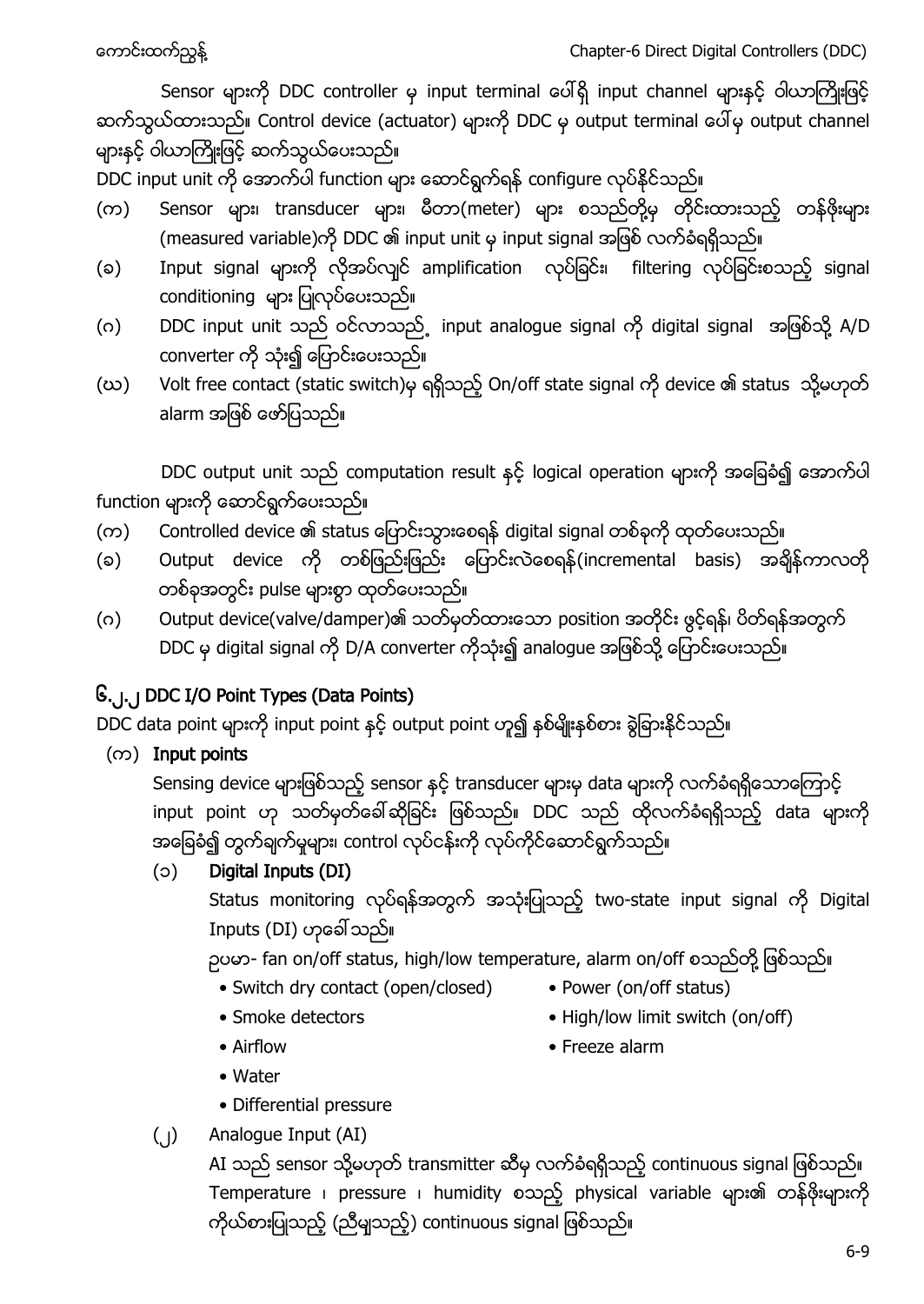AI input များကို active နှင့် passive အမျိုးစား(type) ဟု၍ နှစ်မျိုးရှိသည်။ Active AI များသည် voltage သို့မဟုတ် current signal input တို့ဖြစ်သည်။ Passive AI များသည် Resistance Temperature Detectors (RTD) ဆီမှ ရရှိသည့် လျပ်စစ် နာရံအား (resistance) ဖြစ်သည်။

အောက်ပါတို့သည် active analogue input signal များဖြစ်ကြသည်။

- $\bullet$  0 to 10V (0 to 5V)
- 4 to 20mA (0 to 20mA)

Analogue Input (AI) point များကို ဉပမာ နှင့် တကွ ဖော်ပြထားသည်။

- Resistance Temperature Detectors Flow (water, air)
- Temperature Thermistors Voltage
- -
- 
- Temperature Transmitters Current
- Pressure Air quality (CO2, O2, etc.)
- 
- Humidity Air quantity (CFM)

## (၃) Pulsed Input (PI)

Physical variable များကို engineering unit တစ်ခုခုဖြင့် ဖော်ပြရန်အတွက် ထိုတန်ဖိုးဖြင့် ညီမျသည့် accumulated pulse များသည် Pulsed Input (PI) ဖြစ်သည်။ ဉပမာ - 10 pulses သည် 1 kWh နှင့် ညီမျသည်။ pulses ရေတွက်၍ (၁၀)ခုပြည့်တိုင်း စွမ်းအင် 1 kWh သုံးစွဲပြီးဖြစ်သည်ဟု သိနိုင်သည်။

# $(a)$  Output points:

Output point များသည် control signal အသွင်ဖြင့် ဖော်ပြသည့် အမိန့်များ(commands) ဖြစ်ကြသည်။

# (၁) Digital Output (DO):

DO သည် contact သို့မဟုတ် switch ၏ relay coil ကို energizing လုပ်ခြင်း သို့မဟုတ် deenergizing လုပ်ခြင်း တို့ကိုဆောင်ရွက်ပေးသည်။

အောက်ပါတို့သည် Digital Output(DO) များ ဖြစ်ကြသည်။

- On/off (driven from a logic variable)
- On/off (driven from a numeric variable)
- Duration Adjusted Type (DAT) (driven from a numeric variable)
- Position Adjust Type (PAT, incremental control)
- Start/Stop (S/S) (driven from a logic variable)
- Pulse (driven from a logic variable).

### ဥပမာ

- 
- Relays Indicator lights
- Two-position actuators Two-position solenoid valves
- 
- 
- (၂) Analogue Output (AO)

AO သည် controlled device တစ်မျိုးမျိုးကို ခိုင်းစေရန်အတွက် CPU မှ ထုတ်ပေးသည့် software command ဖြစ်သည်။ ထို command ကို continuous၊ variable voltage or current control signals အသွင်သို့ပြောင်း၍ controlled device ဆီသို့ထုတ်ပေးသည်။ ဉပမာdamper နှင့် valve actuators ၊ variable speed drives ၊ flow rate စသည်တို့ဖြစ်သည်။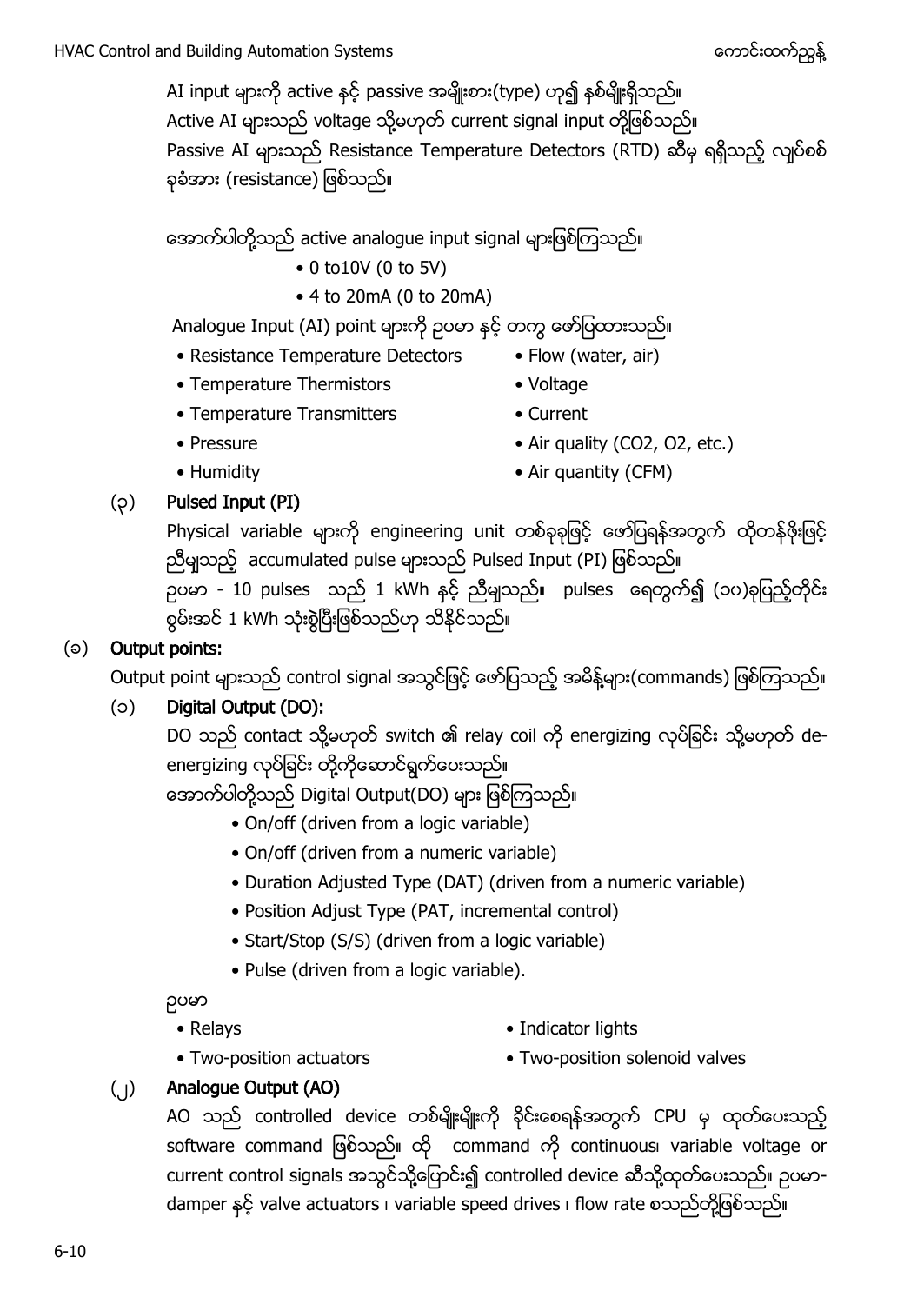# အောက်ပါတို့သည် Analogue output signals များ ဖြစ်ကြသည်။

- $\bullet$  0 to 10V (0 to 5V)
- 4 to 20mA (0 to 20mA)

ဥပမာ

- Damper actuators Inlet guide vanes
- Modulating valves for Chilled water Variable frequency drives
- Modulating valves for Heating coil
- 
- 
- Table 2. Sample Control Points Classified

| Control point:                      | Classified as: |
|-------------------------------------|----------------|
| Smoke detector (dry contact switch) | DI             |
| Outside air temperature             | AI             |
| Bypass valve                        | AO             |
| Start/Stop relays                   | DO             |
| Chilled water supply temperature    | AI             |
| Static (Duct) pressure              | AI             |
| Freeze alarm                        | DI             |
| Damper actuator                     | AO             |



၆-၁၀ Air Heater with Outdoor Reset

ဉပမာ - DDC တစ်ခု၌ ပါရှိသည့် 8-bit A/D converter သည် RH sensor မှ 7.8 dc volts analog signal ရရှိသည်။

RH sensor ၏ working range သည် 0 to 10 volts ဖြစ်သည်။

- (က) A/D converter ၏ resolution ကို ရှာပါ။
- (ခ) Sensor output သည် 7.8 volts ဖြစ်လျင် A/D converter ၏ digital output data တန်ဖိုးကို ရှာပါ။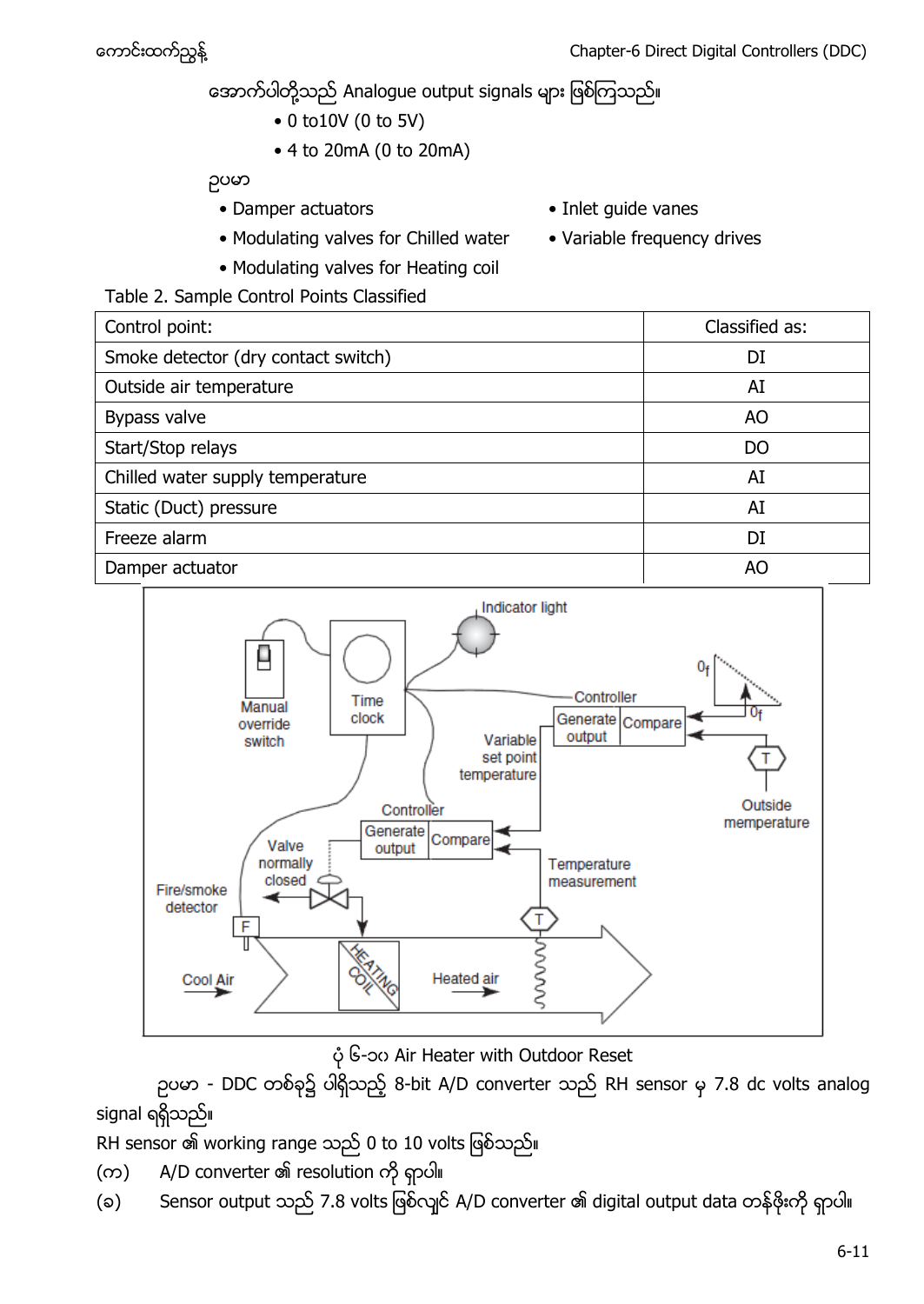HVAC Control and Building Automation Systems (matches and the combine and the combine and the combine and the m

DDC များအလုပ်လုပ်ပုံကို နားလည်ရန်အတွက် Input နှင့် Output များအကြောင်း နားလည်ရန် လိုသည်။ ပုံ(၆-၂) တွင် input to DDC controller သို့မဟုတ် output from DDC များကို ဖော်ပြထားသည်။



၆-၁၁ Air Heater Input/Output points

 $\phi$ (၆-၁၁)တွင် outdoor reset လုပ်ပြီး control လုပ်သည့် air heater တစ်ခု၏ control diagram ကို ဖော်ပြသည်။ Fire သို့မဟုတ် smoke detector က မီးလောင်နေသည် သို့မဟုတ် မီးခိုးများထွက်နေသည်ဟု signal မရလျှင် timer မှ မောင်းရန် အချိန်ရောက်လျင် သို့မဟုတ် start ခလုပ်ကို နှိပ်၍ မောင်းလျင် fan စမောင်းသည်။

Control System တစ်ခုတွင် အဓိက အားဖြင့် input နှင့် output လေးမျိုးရှိသည်။

- (က) On/off input (Digital Input သို့မဟုတ် DI) manual switch, fire/smoke detector
- (၁) On/off output (Digital Output သို့မဟုတ် DO) power to light
- (ဂ) Variable input (Analog Input သို့မဟုတ် AI) temperature from sensor နင့်
- (ဃ) Variable output (Analog Output သို့မဟုတ် AO)– power to the valve တို့ ဖြစ်သည်။

# <span id="page-11-0"></span>၆.၂.၃(က) On/off Input သို့မဟုတ် Digital Input (DI) သို့မဟုတ် Binary Input (BI)

ON/OFF input သည် လျပ်စစ်ပတ်လမ်း(circuit) ပြည့်ရန်အတွက်(complete ဖြစ်ရန်) ပိတ်ပေး ရသည့် switch သို့မဟုတ် relay သို့မဟုတ် device တစ်မျိုးမျိုး ဖြစ်သည်။ ထိုကဲ့သို့ အဖွင့်/အပိတ်(ON/OFF) နှစ်မျိုးသာ ရှိသည့်အတွက် ``Digital" ဟုခေါ်သည်။ Building Automation System(BAS) ဝေါဟာရ အရ Digital Input(DI) သို့မဟုတ် Binary Input(BI) ဟုခေါ် သည်။

Binary Input(BI) များကို ရေတွက်ရန်(count လုပ်ရန်) လိုအပ်သည်။ ဉပမာ - Power meter သည် 1 kWh ပြည့်တိုင်း on/off တစ်ခါ လုပ်ပေးသည်။ ထို pulse ကို ရေတွက်ခြင်းဖြင့် kWh မည်မျ သုံးပြီးသည်ကို ရေတွက်နိုင်သည်။ သိပ်မမြန်လျင် Digital Input(DI) ကို အသုံးပြုနိုင်သည်။ BI ကို တစ်စက္ကန့်လျင် အကြိမ် (၁၀၀)ထက်ကျော်သည့် pulse များကို count လုပ်ရန်အတွက် ဒီဇိုင်းလုပ်ထားခြင်း ဖြစ်သည်။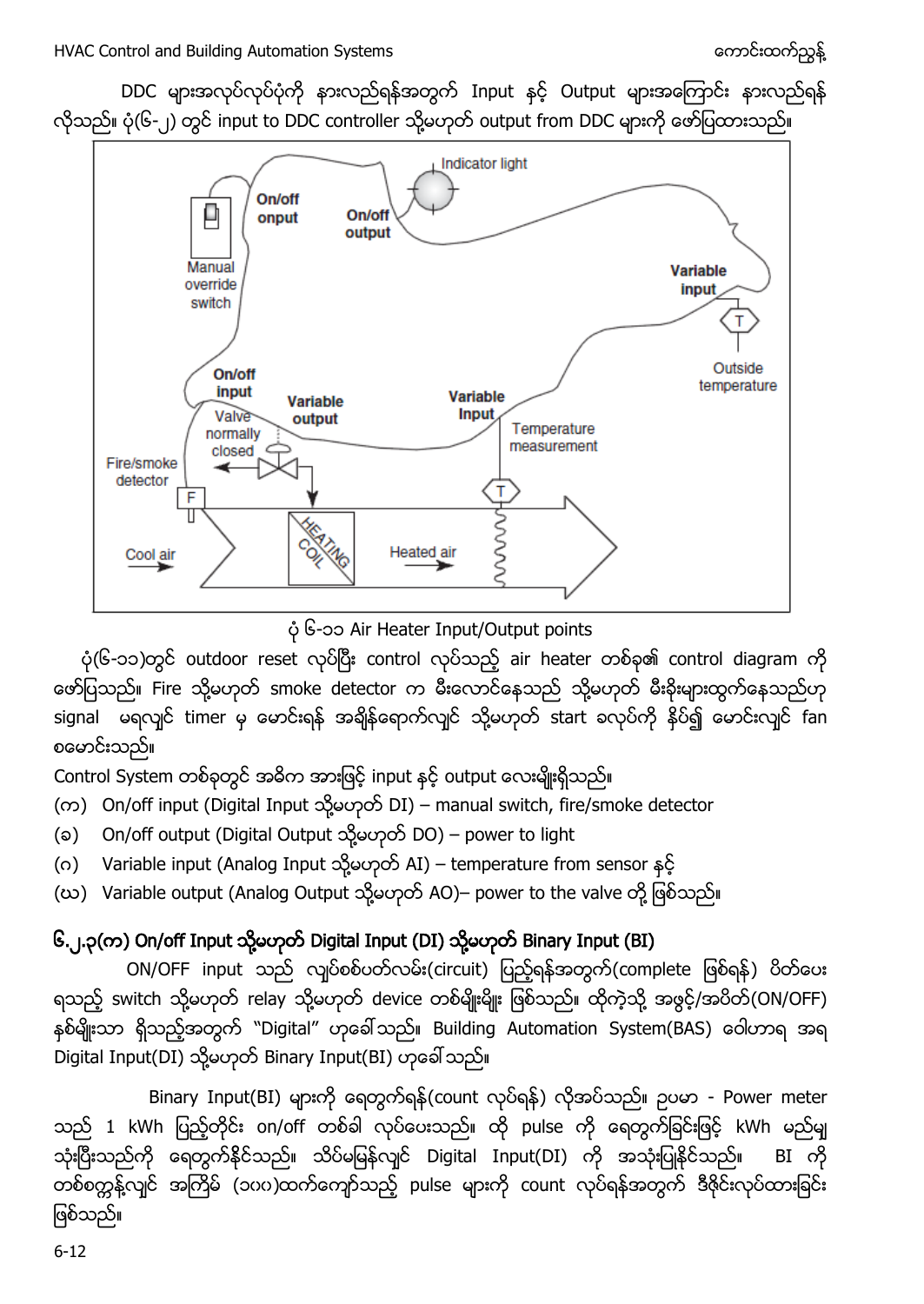Series of pulse များ ဖြစ်မနေသောကြောင့် digital ဟုခေါ် လျင် လုံးဝမှန်သည်ဟု မပြောနိုင်ပါ။ ON နှင့် OFF နှစ်မျိုးသာ ဖြစ်နိုင်သောကြောင့် "Binary" ဟုပြောလျင် ပိုမို မှန်ကန်သည်။ On/off input ၏ တရားဝင် နာမည်(official designation) မှာ Binary Input(BI) ဖြစ်သည်။



၆-၁၂ Example of distributed DDC controller configuration

# <span id="page-12-0"></span>၆.၂.၄(ေ) On/off Output သို့မဟုတ် Digital Output(DO) သို့မဟုတ် Binary Output(BO)

On/off output များသည် power သို့မဟုတ် close contact ကို ထုတ်ပေးသည်။ မီးလုံးသည် လင်းနေသည့်အချိန်(power ``on″) နင့် ပိတ်နေသည့်အချိန်(power off) နစ်မျိုးသာ ဖြစ်နိုင်သည်။ ထိုကဲ့သို့ On သို့မဟုတ် Off output နှစ်မျိုးကိုသာ ထုတ်ပေးနိုင်သောကြောင့် Digital Output(DO) သို့မဟုတ် Binary Output (BO)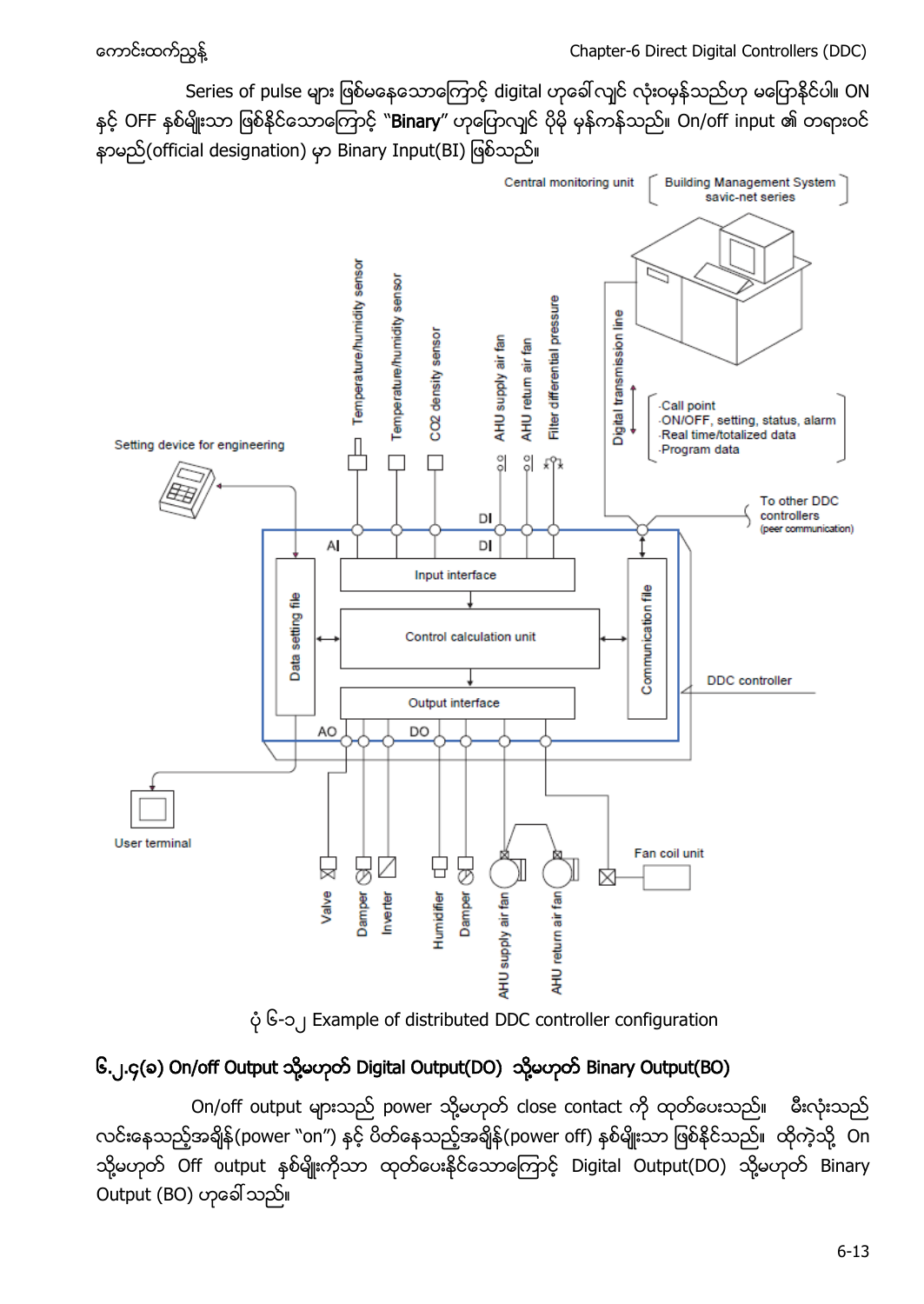## <span id="page-13-0"></span>၆.၂.၅(ဂ) Variable Input သို့မဟုတ် Analog Input(AI) သို့မဟုတ် Binary Input(BI)

Variable input ဆိုသည်မှာ အရှိန်နှင့်အမျ ပြောင်းလဲနေသည့် signal များ DDC အတွင်းသို့ ဝင်ရောက် လာခြင်းဖြစ်သည်။ Temperature၊ humidity နှင့် pressure စသည့် တန်ဖိုးတို့နှင့် ညီမျှသည့် signal များ ဖြစ်သည်။ Building Automation System(BAS) ဝေါဟာရအရ ပြောင်းလဲနေသည့် signal(varying signal) သို့မဟုတ် Analog Input(AI) ဟု ခေါ် သည်။

## <span id="page-13-1"></span>၆.၂.၆(ဃ) Variable Output သို့မဟုတ် Analog Output(AO)

Value နည်းနည်းဖွင့်ရန်၊ များများဖွင့်ရန် သို့မဟုတ် damper လိုသလောက် ဖွင့်ရန်အတွက် ပေးရသည့် variable output ကို Analog Output(AO) ဟုခေါ် သည်။ ထို BI ၊ BO နှင့် AI ၊ AO point များသည် computer သို့မဟုတ် DDC controller နှင့် ရိုတ်ဆက်ရန် ဖြစ်သည်။ Temperature ကို ဖတ်ယူသည့် sensor သည် analog အမျိုးအစား varying signal (0- 10 Volts) ကို ထုတ်ပေးသည်။ Computer သို့မဟုတ် DDC သည် digital signal ကိုသာ လက်ခံနိုင်သည်။ ထို့ကြောင့် analog signal မှ digital signal သို့ ပြောင်းပေးမည့် A/D conventor သို့မဟုတ် A/D processor သို့မဟုတ် A/D device လိုအပ်သည်။

ထို့ကြောင့် AI device နှင့် processor (controller) အကြား၌ A/D analog to digital converter ရှိရန် လိုအပ်သည်။ A/D converter ကို controller ပေါ်တွင် တစ်ခါတည်း ပေါင်းထည့်ထား ပေးလေ့ရှိသည်။ Built-in လုပ်ထားသည့်ဟု ရေးသား ဖော်ပြလေ့ရှိသည်။



DDC တစ်ခုတွင် မဖြစ်မနေ ပါဝင်ရမည့် component များမှာ

(က) Power Supply Computer board အတွက် လိုအပ်သော power supply ဖြစ်သည်။ Low voltage DC ဖြစ်သည်။ I/O Point များ အတွက်လိုအပ်သော power မှာ Direct Current(DC) သို့မဟုတ် 24 Volt AC လည်း ဖြစ်နိုင်သည်။

(**a) Computer Board** Control software အတွက် ဖြစ်သည်။ Logic process များအားလုံးကို microprocessor က ပြုလုပ်ပေးသည်။

(ဂ) I/O Board သည် input နှင့် output ဝါယာကြိုးများ ဆက်သွယ်ရန် ဖြစ်သည်။ ထို board ပေါ်၌ A/D နှင့် D/A conversion လုပ်ရန်အတွက် hardware များ ပါရှိသည်။ True analog signal မဟုတ်ပါ။ Digital signal များ ဖြစ်သောကြောင့် accuracy နှင့် timing တို့ ကွာခြားသည်။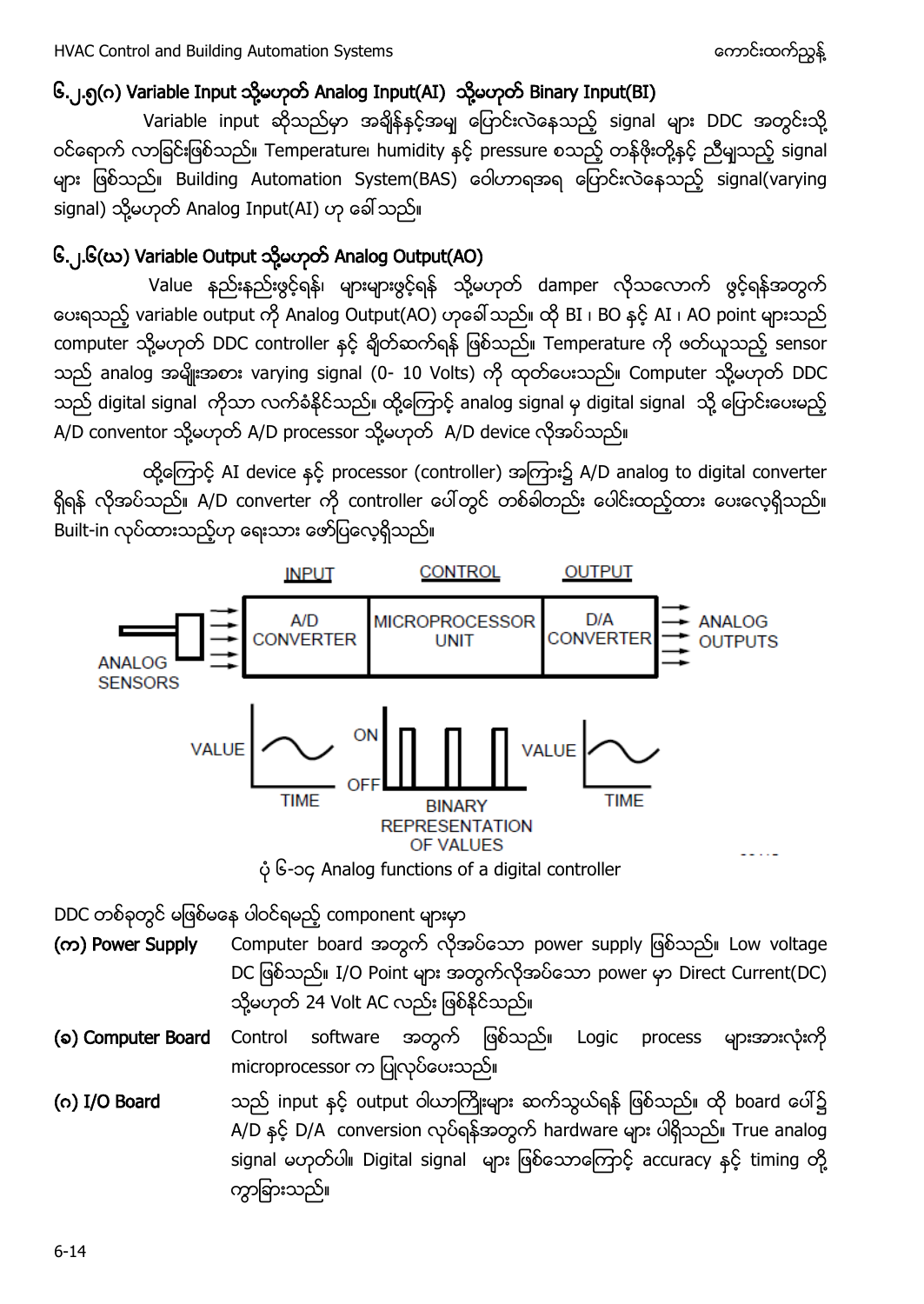(ဃ) Communication controller များ အချင်းချင်း ဆက်သွယ်ရန် data များ transter လုပ်ရန်အတွက် communication port ပါရှိ ရမည်ဖြစ်သည်။ Communication port မှ operator access လုပ်ရန် ခွင့်ပြုသည့် တခြား device များနှင့် ဆက်သွယ်(communicate) လုပ်သည်။

Digital computer များအားလုံးသည် sequence များဖြင့်သာ အလုပ် လုပ်ကြသည်။ Pneumatic system များသည် analog နည်းဖြင့် အလုပ်လုပ်သည်။ Computer များ၏ speed သည် အလွန် လျင်မြန် သော်လည်း input များကို တစ်ခုပြီးမှ တစ်ခု ဖတ်နိုင်သည်။



၆-၁၃ Simple DDC system layout

ပုံ(၆-၁၃) တွင်ပြထားသည့်အတိုင်း plant operator သည် သူ့စားပွဲပေါ်ရှိ PC မှ တစ်ဆင့် setpoint ကို adjust လုပ်နိုင်သည်။ Setpoint adjust လုပ်ခြင်းသည် မိမိအလိုရှိသည့် setpoint တန်ဖိုးကို ပြောင်းပေးခြင်း ဖြစ်သည်။ Controller သည် network cable မှတစ်ဆင့် operator နှင့် boiler control panel တို့ကို communicate လုပ်နိုင်သည်။ မောင်းနေသည့် boiler မှ data များကို ရယူနိုင်သည်။ Data communication အကြောင်းနှင့် network အကြောင်းကို အခန်း(၈) နှင့် အခန်း(၉)တွင် အသေးစိတ် ဖော်ပြထားသည်။



Terminals  $20 \frac{1}{2}$ 20 Ω  $20 \Omega$ 

- $\phi$  ၆-၁၅(က) BI Internally and externally powered
- ပုံ ၆-၁၅(ခ) Monitored BI point using an analog input

## <span id="page-14-0"></span>၆.၃ I/O Point Characteristics

Physical input/output point များသည် controller ပေါ်ရှိ I/O board များ termimal များတွင် ဝါယာကြိုးဖြင့် ချိတ်ဆက်(connect)ထားသည်။ အရိုးရှင်းဆုံး point မှာ BI ဖြစ်သည်။ ပုံ ၆-၁၅(ခ) တွင် ဖော်ပြထားသည့်အတိုင်း ပြင်ပမှ power ကို အသုံးပြုထားခြင်း မရှိပေ။ ပုံ ၆-၁၅(က) သည် ပြင်ပမှ power supply ကို အသုံးပြု ထားသည်။ External power supply ကို အသုံးပြုလျင် power fail ဖြစ်သည် သို့မဟုတ် contact open ဖြစ်သည် ကို သိရန်မလွယ်ကူပေ။ ထို့ကြောင့် internal power supply သည် ပို၍ စိတ်ချရသည်။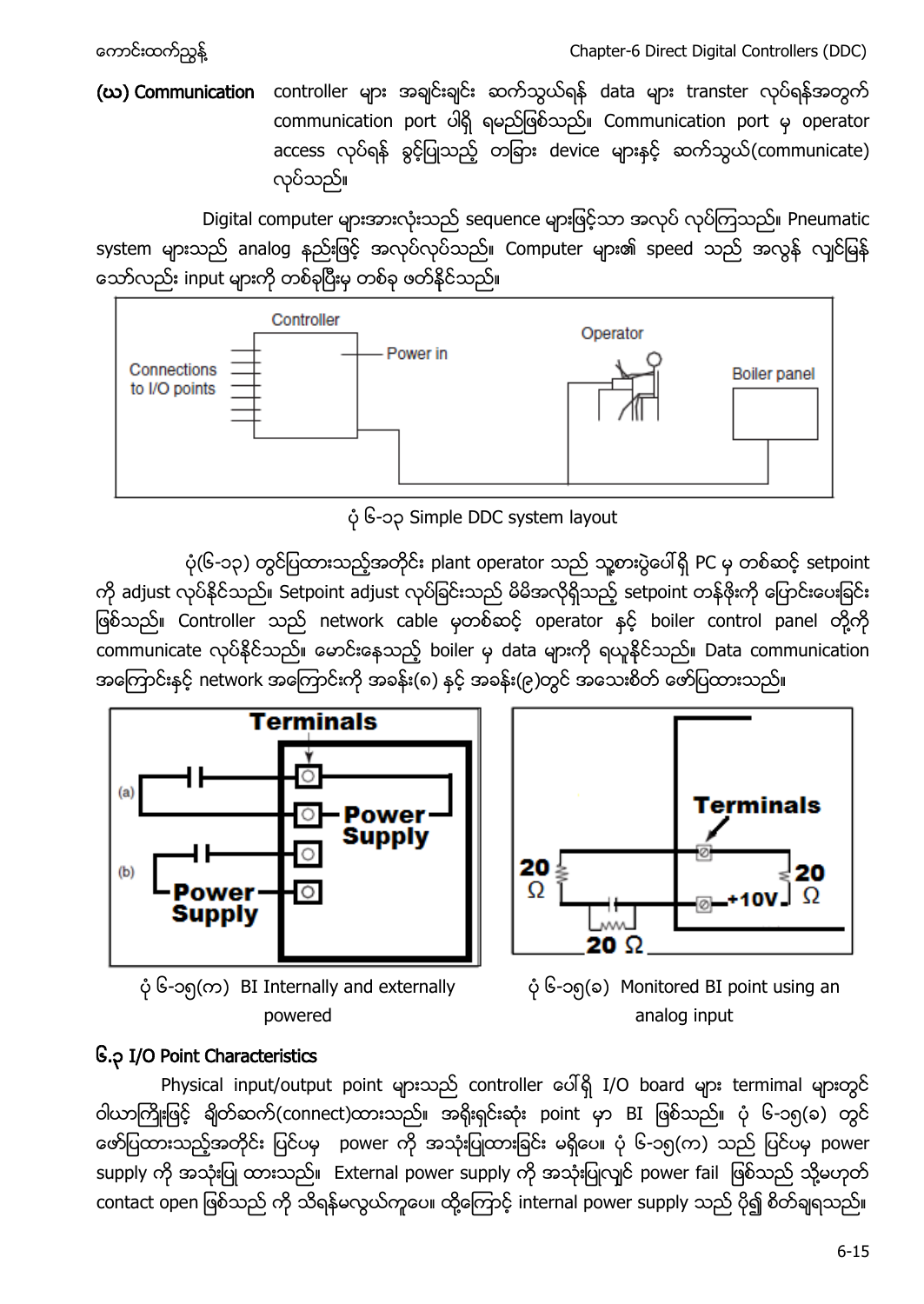Internal power supply အသုံးပြု ထားလျင် ဝါယာကြိုး ပြတ်နေပါက မသိနိုင်ပေ။ Detect မလုပ် နိုင်ပေ။ DDC များကို အသုံးပြု၍ circuit လျပ်စစ်ပတ်လမ်းများကို လွယ်ကူစွာ monitor ပြုလုပ်နိုင်သည်။ Analog input point ကို အသုံးပြု၍ Binary input ကို monitor လုပ်နိုင်သည်။

ဖြစ်နိုင်သော အခြေအနေ လေးမျိုးရှိသည်။

(က) Short circuit ဖြစ်နေခြင်း(terminal တစ်ခုနှင့် တစ်ခုအကြားတွင် 0 volt ရှိနေသည်။)

(ခ) Switch closed ဖြစ်နေခြင်း( terminal တစ်ခုနှင့် တစ်ခုအကြားတွင် 5.0 vlot ရှိနေသည်။)

(ဂ) Switch open ဖြစ်နေခြင်း(terminal တစ်ခုနှင့် တစ်ခုအကြားတွင် 6.6 vlot ရှိနေသည်။)

(ဃ) Open circuit(terminal တစ်ခုနှင့် တစ်ခု အကြား၌ 10 volt ရှိနေသည်။)

Software ကို အသုံးပြု၍ ထိုအခြေအနေ လေးမျိုးလုံးကို သိနိုင်အောင် program လုပ်နိုင်သည်။

0 volt နှင့် 4.5 volt အကြားဖြစ်လျင် short circuit ၊ 4.5 volt နှင့် 5.5 volt အကြားဖြစ်လျင် switch closed <sub>1</sub> 5.5 volt နှင့် 6.1 volt အကြားဖြစ်လျင် switch open နှင့် 7.1 volt ထက်များလျင် open circuit ဖြစ်သည်။

Terminal နစ်ခုအကြားရှိ A/D converter circuit သည် high resistance ကို ဖြစ်ပေါ် စေသောကြောင့် monitor circuit ကို မထိခိုက်စေနိုင်ပေ။ Analog Input(AI) ကို multi BI အဖြစ် အသုံးပြုနိုင်သည့် နည်းများစွာရှိသည်။ အခြားဥပမာတစ်ခုမှာ constant speed fan ကို monitor လုပ်ခြင်း ဖြစ်သည်။

Fan ၏ cable ၌ current ring သို့မဟုတ် Current Transformer(CT) တပ်ဆင်၍ monitor လုပ် နိုင်သည်။ Analog point ၌ current မရှိ(zero current)လျှင် motor ဆီသို့ power supply မရောက်ခြင်း ဖြစ်နိုင်သည်။ Low current ဖြစ်လျှင် fan motor ၏ pullery ၌ တပ်ဆင်ထားသည့် ပန်ကာကြိုး(belt) ပြတ်ခြင်းကြောင့် low load နှင့် မောင်းနေခြင်း ဖြစ်နိုင်သည်။ High current ရလျင် fan သည် over load ဖြစ်တော့မည် သို့မဟုတ် ဖြစ်နေသည့်ဟု သိနိုင်သည်။

Analog Input(AI) point များသည် BI point များထက် ပို၍ ဈေးကြီးသည်။ Analog Input(AI) point များကို configure လုပ် သည့်အခါ alarm message များကိုပါ ထည့်ရသောကြောင့် ပို၍ အကုန်အကျများသည်။ Analog Input(AI) point များသည် ပို၍ ကုန်ကျစရိတ် များသော်လည်း ာလွန်ကြီးမားသည့် fan များနှင့် အရေးကြီးသည့်(critical) fan များတွင် အသုံးပြုရန် သင့်လျော်သည်။

Analog converter များသည် sensor မှ true analog signal ကို လက်ခံပြီး digital signal အဖြစ်သို့ ပြောင်းပေးသည်။ Digital signal သည် 0 နှင့် 1 များကို အတန်းလိုက်အဖြစ်(Series of 1s and 0s) ဖော်ပြခြင်း ဖြစ်သည်။

အကယ်၍ converter သည် 8 bit converter ဖြစ်လျင် ဝင်လာသည့် signal ၏ (၂၅၆)ပုံလျင် ၁ပုံ ပြောင်းလဲမှသာ convert လုပ်ပြီးသား တန်ဖိုး ပြောင်းလဲသည်။ အအေးပိုင်းနိုင်ငံများ၏ အပူချိန်မှာ -40°F မှ  $+120$ °F အတွင်း ဖြစ်သည်။ ထို့ကြောင့် range သည်  $160$ °F ဖြစ်သည်။ 8 bit converter သည် 0.625°F(160/250) ပြောင်းလဲမှ digital signal က ဖော်ပြနိုင်သည်။ Economizer damper များကို control လုပ်ရာတွင် သုံးပါက အဆင်ပြေသည်။

သို့သော် ထို signal ကို outside air ၏ enthalpy ကို တွက်ရန် အသုံးပြုလျှင် မသင့်လျော်ပါ။ စိတ်ချရသော accuracy ရလိမ့်မည် မဟုတ်ပေ။ 10 bit converter ပြောင်းသုံးလျင်  $0.16^{\circ}$ F(160/1024) အထိ ပိုကောင်းလာလိမ့်မည်။ Sensor ၏ accuracy ပိုတိကျလာ လိမ့်မည်။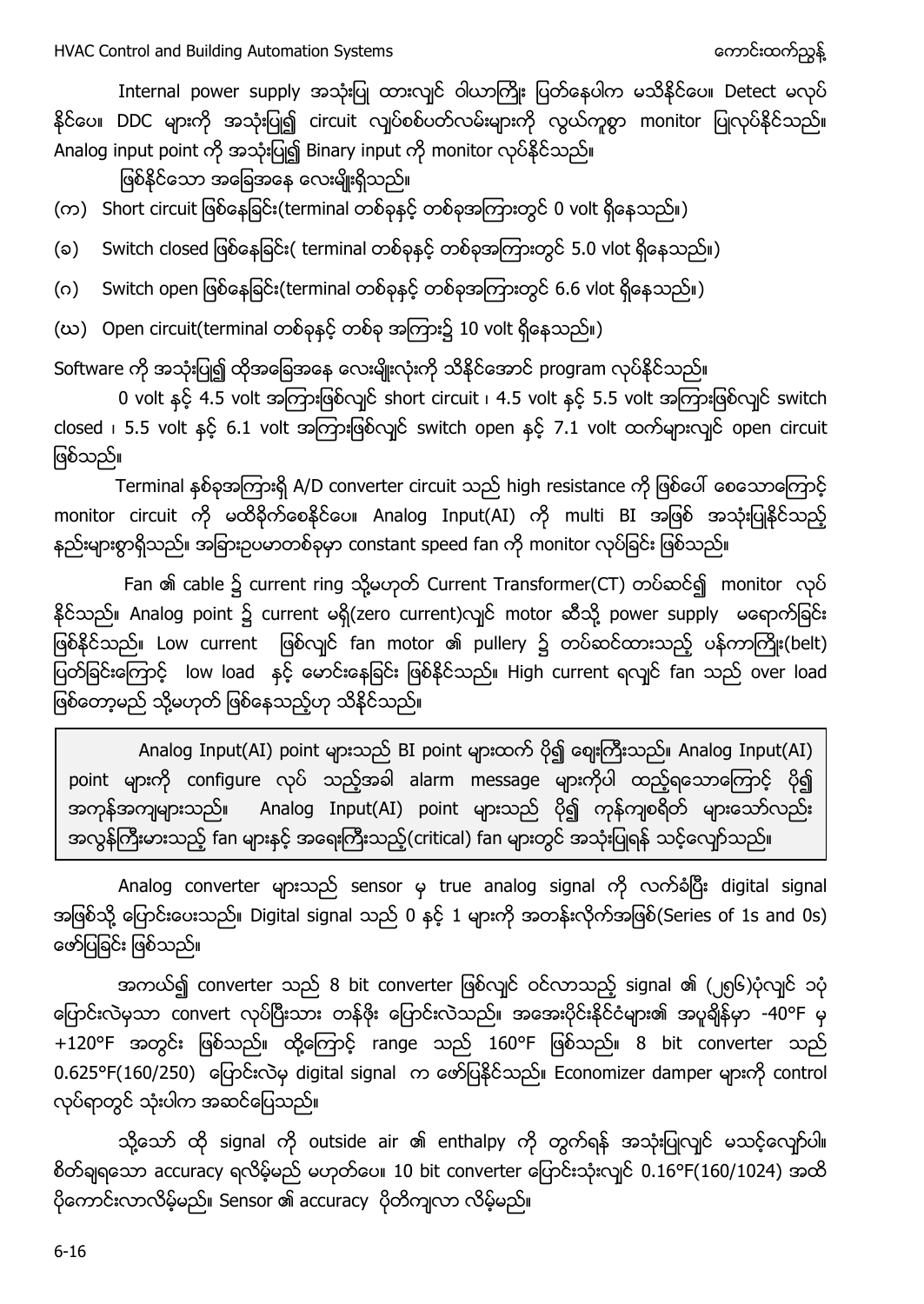12 bit converter သည် 0.04F(160/4096) အထိ ပေးနိုင်သည်။ Converter ၏ accuracy နှင့် sensor ၏ accuracy တူနိုင်လေ ပိုကောင်းလေ ဖြစ်သည်။ 12 bit converter သည် control signal အဖြစ်  $\frac{1}{2}$ ကောင်း သော်လည်း memory များစွာ လိုအပ်သည်။ Record လုပ်ရန် 24 bit ၏ number မှာ 1,048576 ဖြစ်သည်။

DDC System များ၏ accuracy ကို သတ်မှတ်ရာတွင် accuracy (၅)မျိုး ပါရှိသည်။ (End to End accuracy ကိုတွက်ရန်)

(၁) Medium to sensor

- (၂) Sensor
- (၃) Transmitter
- (၄) Inter connection
- (၅) A/D converter တို့ဖြစ်သည်။

Medium to sensor accuracy တွင် အခြားသော အချက်များ ပါဝင်သည်။ ဉပမာ- flow meter တွင် turbulence ဖြစ်နေခြင်း၊ outside air temperature sensor တွင် solar radiation ပါဝင်ခြင်း၊ mixed air temperature ၌ air နှစ်မျိုး သည်ကောင်းစွာ ရောနှော(mix) မနေခြင်း တို့ဖြစ်သည်။

Medium to sensor error ကြောင့် end to end accuracy ပိုဆိုးဝါးနိုင်သည်။ Sensor ၏ accuracy သည် sensor ၏ အရည်အသွေး(quality)ပေါ်တွင် မူတည်သည်။ Transmitter ၏ စွမ်းဆောင်ရည် sensor transmitter ) Required rang နှင့် 0-10 volt ထုတ်ပေးမည့် transmitter နှင့် 100°F range ရှိသည့် thermistor တို့ကို အသုံးပြုပြီး 38°Fမှ 45°F အပူချိန်ရှိသည့် chilled water supply temperature ကို တိုင်းလျှင် accuracy ပိုကောင်းလိမ့်မည် မဟုတ်ပေ။

ဆက်သွယ်ထားသည့် ဝါယာကြိုး(wire) သိပ်မရှည်လျင် accuracy သိပ်မဆိုးလှသော်လည်း wire ကြိုးရှည်လေ volt drop များလေ၊ accuracy ဝိုဆိုးဝါးလေ ဖြစ်သည်။ ဝါယာကြိုး(wire)ရှည်လျှင် ဈေးပေါသည့် 0-5 volt ႔ 0-10 volt 4-20mA current loop A/D conversion accuracy ကို ရှင်းပြပြီး ဖြစ်သည်။

Analog input signal ကို digital အဖြစ်သို့ ပြောင်းပြီး(convert လုပ်ပြီး)နောက် ထို signal ကို ချောမွေ့အောင်(smooth) ပြုလုပ်ပေးရန် လိုသည်။

VAV box အတွင်း၌ တိုင်းယူရရှိသည့် velocity signal သည် မတည်ငြိမ်သောကြောင့် smooth signal .<br>ဖြစ်အောင်ပြုလုပ်ပေးရန် လိုသည်။ စက္ကန့်တိုင်းတွင် reading တစ်ခုရရှိလျှင် reading (၅)ခု သို့မဟုတ် (၅)စက္ကန့် ပေါင်းပြီး smooth လုပ်ပေး နိုင်သည်။ Five second smoothing every cycle ကို အောက်ပါ အတိုင်း တွက်ယူ နိုင်သည်။

### (new signal + 4  $*$  old signal) / 5 = old signal

"Old signal" သည် smooth လုပ်ပြီးသား signal ဖြစ်ပြီး controller က input အဖြစ် လက်ခံ အသုံး ပြုနိုင်ပြီ ဖြစ်သည်။ Input များကို ပုံသေနည်းများ အသုံးပြု၍ သို့မဟုတ် lookup table များကို သုံးပြီး modify ထုပ်နိုင်သည်။ Thermistor များ၏ curve သည် non linear curve ဖြစ်သည်။ Thermistor ရသည့် input ကို lookup table ႔ algorithm ႔ signal modify

## AO နှင့် BO Output များ

Sensor များမှ signal ကို A/D converter ကို အသုံးပြု၍ Analog မှ Digital သို့ ပြောင်းရန် လိုအပ် သကဲ့သို့ output device များဖြစ်သည့် valve နှင့် actuator များ အတွက် D/A convertor ကို သုံး၍ analog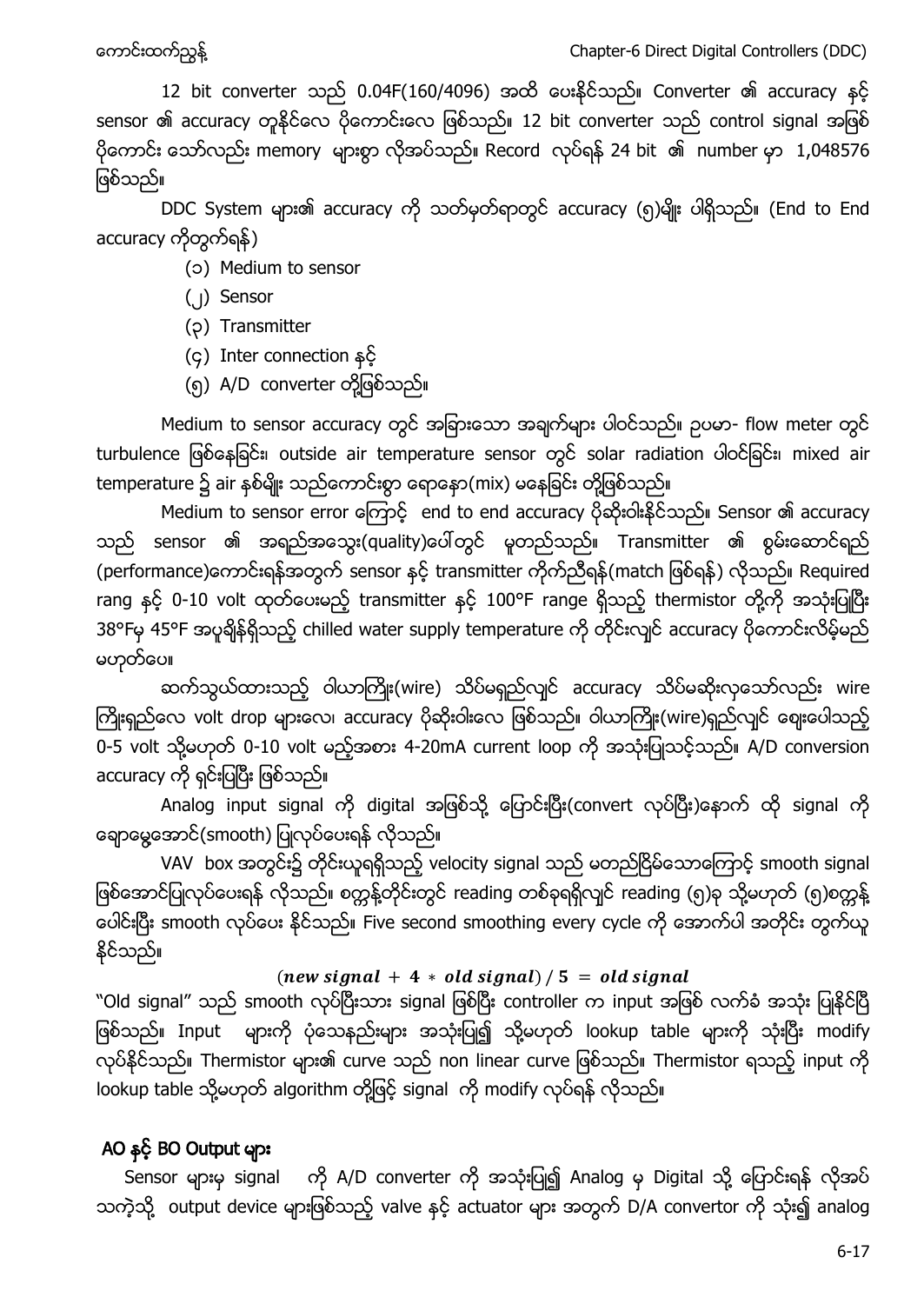အဖြစ်သို့ ပြောင်းရန်လိုသည်။ သို့သော် output device များသည် စက္ကန့်တိုင်း၌ ပြောင်းလဲနေရန် မလိုပေ။ Update လုပ်နေရန် မလိုပေ။ ပုံမှန် အားဖြင့် 10 bit resolution ရှိသည့် D/A ကို အသုံးပြုထားသော်လည်း 8 bit D/A သည် လုံလောက်သည်။ 8 bit သည် 256 increments ကို ပေးနိုင်သည်။ Incremental တစ်ခုသည် 0.4% နင့်ညီမျသည်။ Controller များထုတ်ပေးသည့် output power သည် ကန့်သတ်ချက် ရှိသည်။ လိုသလောက် မရနိုင်ပေ။ ထို့ကြောင့် controller မှ control signal ကိုသာ ထုတ်ပေးနိုင်သည်။

Actuator များကို မောင်းရန် လုံလောက်သည့် power ကို controller က ထုတ်မပေးနိုင်ပေ။ Transducer များ၌ adjustment ပြုလုပ်နိုင်သော်လည်း DDC panel များ၌သာ adjustment ပြုလုပ်ရန် တိုက်တွန်းလိုသည်။ DDC panel ၌ adjust ပြုလုပ်ရန် လွယ်သည်။ Adjustment များ(လုပ်ထားသမျှ) ကို ရေးသား မှတ်တမ်းတင်နိုင်သည်။

## <span id="page-17-0"></span>၆.၄ DDC I/O Point Type (Data Point)

DDC data point များကို input point နှင့် output point ဟူ၍ နှစ်မျိုး ခွဲခြားနိုင်သည်။

## (၁) Input points

 $($ ( $\infty$ ) Digital Input(DI)

DI သည် two-state input signal ဖြစ်သည်။ Equipment များ၏ status ကို monitor လုပ်ရန် အသုံးပြုသည်။ ဉပမာ - Fan on/off status alarm on/off စသည်တို့ ဖြစ်သည်။

AI သည် sensor နှင့် transmitter များမှ ရရှိသည့် continuous signal ဖြစ်သည်။ temperature၊ pressure ၊ humidity တို့၏ physical variable များကို current သို့မဟုတ် voltage များဖြင့် ဖော်ပြထားခြင်း ဖြစ်သည်။ AI input များသည် active အမျိုးအစား သို့မဟုတ် passive အမျိုးအစား ဖြစ်နိုင်သည်။

Active AI များသည် voltage သို့မဟုတ် current signal input ဖြစ်သည်။ Passive AI သည် resistance တန်ဖိုးများ ဖြစ်သည်။



၆-၁၆ Analog Input (AI)

(a) Analogue Input(AI)

Active analogue input signal များသည် အောက်ပါတို့အနက် မှတစ်ခုခု ဖြစ်နိုင်သည်။

- 0 to 20 mA (0 to 20mA)
- 4 to 20mA (0 to 20mA)
- Pulse Input (PI), PI သည် pulse များကို ရေတွက်ခြင်း ဖြစ်သည်။

## (၂) Output points

Output point များသည် control signal အဖြစ် controller မှ ထုတ်ပေးသည့် command များ ဖြစ်သည်။ ထို command( control signal) များသည် DDC computation မှ ထွက်လာသည့် ရလာဒ်(result)များ ဖြစ်သည်။ Logical operation မှ ထွက်လာသည့် ရလာဒ်(result)များ ဖြစ်သည်။ (က) Digital Output(DO) သည် contact သို့မဟုတ် switch အတွင်းရှိ relay coil ကို energizing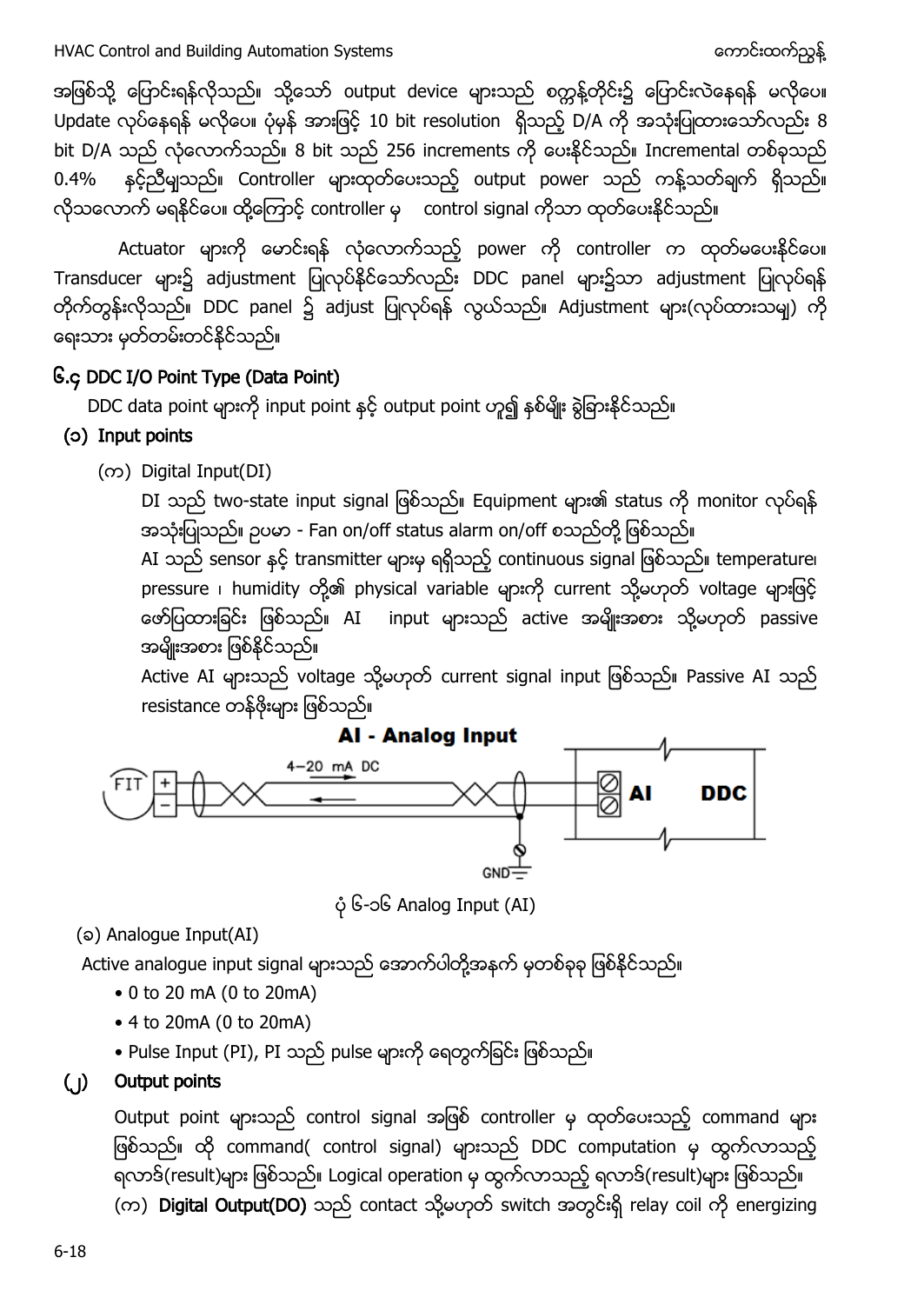သို့မဟုတ် de-energizing လုပ်ခြင်းဖြင့် two state control function ကို perform လုပ်ပေးသည်။

Digital Output ကို အောက်ပါတို့မှ တစ်ခု အနေဖြင့် configure လုပ်နိုင်သည်။

- (၁) On/off(driven from a logic variable)
- (၂) On/off(driven from a numeric variable)
- (၃) Duration Adjusted Type(DAT)(driven from a numeric variable)
- (၄) Position Adjust Type(PAT , incremental control)
- (၅) Start/Stop(S/S)(driven from a logic variable)
- (၆) Pulse(driven from a logic variable) တို့ဖြစ်သည်။



၆-၁၇ AO ‐ Analog Output (AO)

## (a) Analogue Output (AO)

AO သည် CPU မှ generate လုပ်သည့် software command ဖြစ်သည်။ Controlled device များအတွက် variable voltage သို့မဟုတ် current control signal ဖြစ်သည်။

Analogue output signal များသည် အောက်ပါတို့အနက်မှ တစ်မျိုးမျိုး ဖြစ်နိုင်သည်။

- $( \infty )$  0 to 10V (0 to 5V)
- $(a) \rightarrow 4$  to 20mA (0 to 20mA)



၆-၁၈ Example 3

DDC တစ်ခုတွင် 8 bit A to D converter ပါဝင်သည်။ RH sensor မှ 7.8 volt dc analog data ကို input အဖြစ် ရရှိသည်။ Sensor ၏ working range မှာ 0 volt မှ 10 volt ဖြစ်သည်။

- (က) Converter ၏ resolution ကို ရှာပါ။
- (ခ) Sensor output သည် 7.8 volt ဖြစ်လျင် A/D converter မှ ပြောင်းပေးလိုက်သည့် Digital Output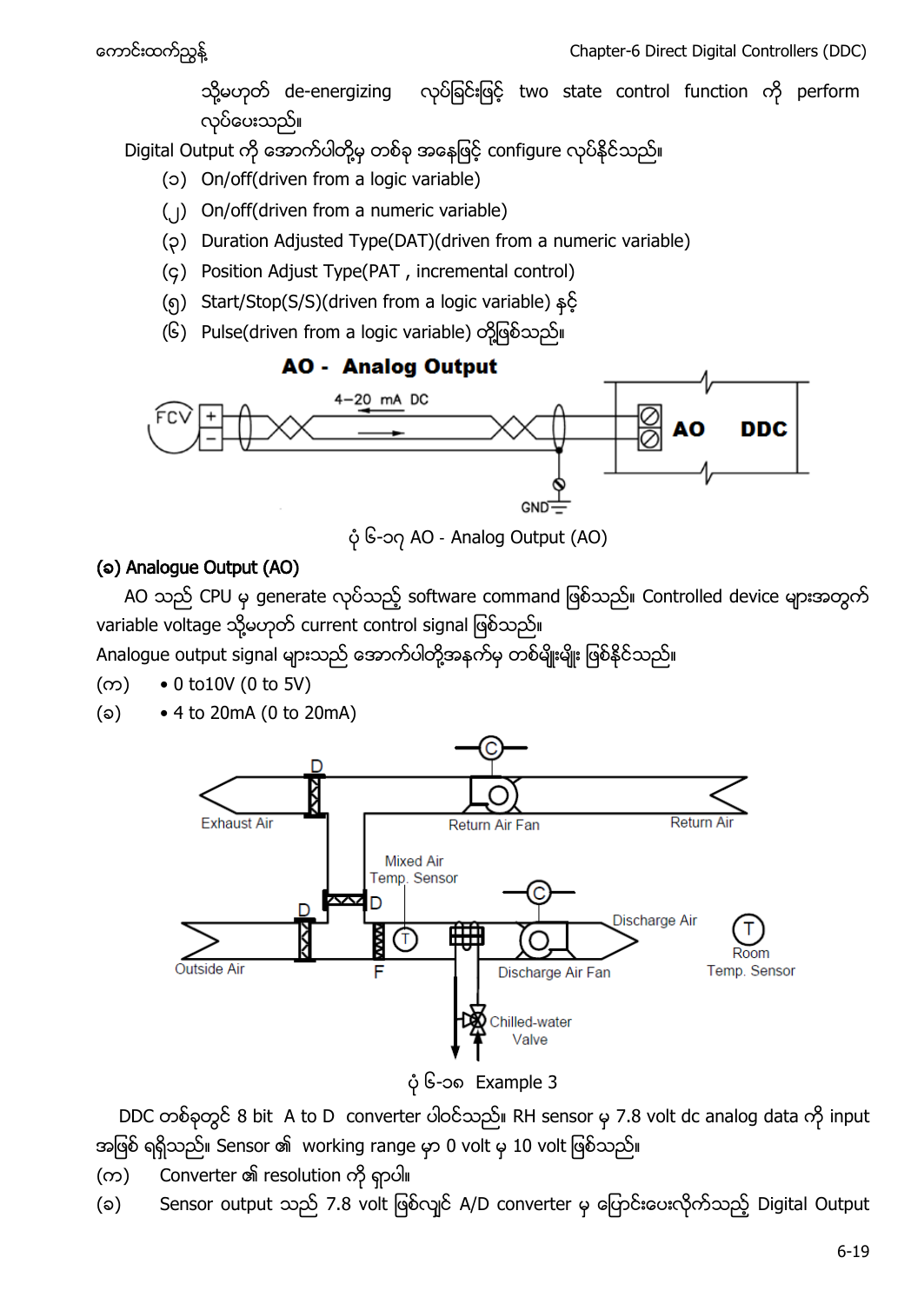HVAC Control and Building Automation Systems (၃) ပြုပြုပြုပြုပြုပြုပြုပြုပြုပြုပြုပြ

data မည်မျ ဖြစ်မည်နည်း။

#### -၃

ပုံ(၆-၁၈)သည် DDC based room static pressure control system တစ်ခု၏ schematic diagram ကို ဖော်ပြထားသည်။ Room static pressure ကို Variable Speed Drive(VSD) တပ်ဆင်ထားသည့် return air fan ကို modulating speed ဖြင့် မောင်းပေးခြင်းဖြင့် ထိန်းထားသည်။ Control လုပ်ထားသည်။ Discharge air fan ကို မြန်နှုန်းပုံသေ(fixed speed) ဖြင့် မောင်းပေးသည်။ Damper Actuator(D) သည် modulating အမျိုးအစား ဖြစ်သည်။ Air flow switch သည် filter ၏(dirty/clean) အခြေအနေကို monitor လုပ်ပေးသည်။ သင့်လျော် သော DDC input/output point များကို assign လုပ်ပါ။

- $($ ( $\infty$ ) Damper actuators(D)
- (a) Air flow Switch for the air filter
- (ဂ) Room static pressure sensor
- (ဃ) Variable speed drive(VSD) for return air fan
- (c) Relay coil for contactor(C) of the discharge air fan

| Table 2. Typical Data File for Analog Input. |                        |
|----------------------------------------------|------------------------|
| Point Address                                | User Address           |
| Point type                                   | Regular or calculation |
| Sensor                                       | Platinum(0 to 100F)    |
| Physical terminal assigned                   | 16                     |
| Use code                                     | Cold deck dry bulb     |
| Engineering unit                             | F                      |
| Decimal places for display                   | XXX.X                  |
| High limit                                   | 70                     |
| Low limit                                    | 40                     |
| Alarm lockout point                          | Point address          |
| Point descriptor                             | Cold deck temperature  |
| Alarm priority                               | Critical               |

## <span id="page-19-0"></span>၆.၅ DDC Operating Sequence

- (၁) Sensor နှင့် transmitter များမှ temperature ၊ pressure စသည်တို့၏ တိုင်းတာထားသည့် တန်ဖိုး(measured variable) များကို DDC ၏ input unit ဆီသို့ signal အဖြစ် ပို့ပေးသည်။
- (၂) Sensor reading များကို DDC ရှိ input unit မှ သင့်လျော်သည့် digital electrical အဖြစ်သို့ ပြောင်းပေး သည်။ သို့မှသာ CPU က process လုပ်နိုင်မည်။ ထို information များကို "Buffer" ဟုခေါ်သည့် small input unit memory ပေါ်တွင် ခဏတာ သိမ်းဆည်ထားသည်။
- (၃) Input unit သည် processing လုပ်ရန် sensor data များရရှိပြီး သည့်အခါ ၊ input unit အတွင်းရှိ buffer တွင် sensor data ကို သိမ်းဆည်းရန်နေရာ(address) ကို CPU က သတ်မှတ်ပေးသည်။
- (၄) CPU သည် control bus ဆီသို့ sensor reading ကို သွားယူရန် control signal ပေးလိုက်သည်။
- (၅) Program counter သည် နောက်တစ်ဆင့်တွင် ဆောင်ရွက်ရမည့် အလုပ်ကို သတ်မှတ်ပေးသည်။ CPU သည် ထိုအဆင့်ကို ဖတ်ယူပြီး CPU memory ပေါ်တွင် ထို instruction ကို register လုပ်လိုက်သည်။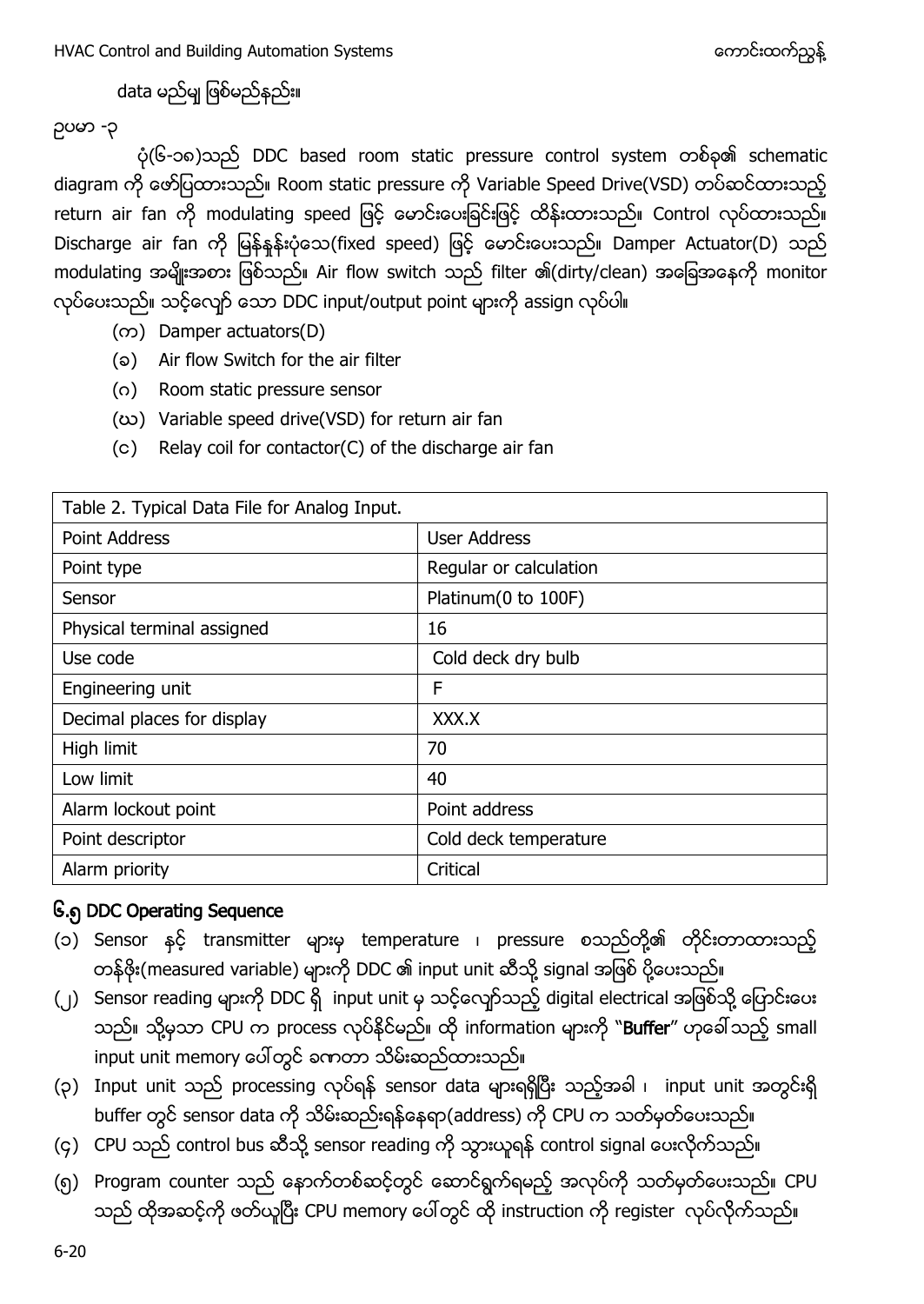- (၆) CPU သည် RAM ပေါ်တွင် မှတ်သားထားသည့် မည်သည့် data ကိုမဆို နောက်တဆင့်(program step)ကို လုပ်ဆောင်ရန် ယူလိုက်သည်။
- (၇) Software program(module) က control routine ကို execute လုပ်သည်။

# <span id="page-20-0"></span>၆.၆ Control Sequence

Control sequence တစ်ခုကို အလွယ်တကူ ချရေးရန် ချရေးရန် ခက်ခဲသည်။ အချိန်တိုအတွင်း လျင်မြန်စွာရေးရန် လည်းမဖြစ်နိုင်ပေ။ ရှင်းလင်းတိကျပြီး၊ logical ကျသော control sequence သည် control ျား<br>- များကို ကောင်းစွာ အလုပ်လုပ်စေပြီး၊ ပိုမိုတိကျသည့် စွမ်းဆောင်ရည်(performance) များကို ရနိုင်သည်။ စာရွက်ကြီးကြီး ပေါ်တွင် အလုပ်လုပ်ပုံကို တစ်ဆင့်ပြီး တစ်ဆင့်(step-by-step) ချရေးပါ။

- ပထမဆင့် Control လုပ်မည့် system တစ်ခုလုံး၏ schematic ကို ပုံကြမ်း ရေးဆွဲပါ။ Sub system များ ဖြစ်အောင် ခွဲထုတ်ပါ။ ဉပမာ- AHU အတွက် mixing damper ၊ cooling coil ၊ heating coil ၊ fan စသည့် subsystem များအဖြစ် စွဲထုတ်ပါ။
- **ဒုတိယဆင့်** Subsystem တိုင်း၌ ပါရှိသည့် process variable များ ၊ control လုပ်ရမည့် parameter များ စသည်တို့ကို သတ်မှတ်ပါ။ Main process variable နှင့် control လုပ်မည့် parameter တို့ကို ဆွဲပါ။ ဉပမာ- Supply air temperature နှင့် chilled water value position ာသို့မဟုတ် duct static pressure နှင့် fan speed စသည်တို့ဖြစ်သည်။
- တတိယဆင့် Process variable နှင့် control equipment တို့အကြား၌ ရှိသော control relationship ကို ဖော်ထုတ်ပါ။ ရှာဖွေပါ။ Cooling coil အတွက် supply air temperature ကို input အဖြစ်(process variable ဖြစ်သည်)အသုံးပြုပြီး Proportional Integral control(PI) ဖြင့် valve နှင့် actuator ကို control လုပ်နိုင်သည်။

Air system အတွက် velocity pressure သည် process variable ဖြစ်သည်။ Input ကို smooth လုပ်ပါ။(input (၅)ခု သို့မဟုတ် (၁၀)ခု ကို ပေါင်း၍ smooth လုပ်ပါ။) ထိုနောက် Square root ယူပါ။ (velocity တန်ဖိုးရရန်) ထိုနောက် Duct ၏ area ဖြင့်မြောက်လျင် volume ရသည်။ ထို volume ကို controller ၏ input အဖြစ် အသုံးပြုနိုင်သည်။ Volume နှင့် ဖော်ပြခြင်း(display) သို့မဟုတ် velocity ဖြင့် ဖော်ပြခြင်း အတွက် control ၌ ခြားနားမှု မရှိ။ သို့သော် operation အတွက် volume ပမာဏသည် အဓိပ္ပာယ်ရှိသော parameter ဖြစ်သည်။ အသုံးဝင်သည်။

အသုံးပြုသည့် control method သည် လိုအပ်သော response speed ၊ control loop ၏ time constant စသည်တို့ အပေါ်တွင် မူတည်သည်။ Zone temperature control နှင့် outdoor reset တို့သည် နေးသည့်(slow control) ဖြစ်သည်။ ရိုးရှင်းသော proportional band control ကိုသာ အသုံးပြုပြီး band ကို စပ်ကျဉ်းကျဉ်းထား၍(narrow proportional band) သုံးလျင် အကောင်းဆုံး performance ကို ရနိုင်သည်။

# <span id="page-20-1"></span>၆.၇ DDC Software module

DDC Software တွင် internal module များစွာ ပါဝင်သည်။ ထို internal module များ သည် DDC ၏ memory (ROM) ပေါ်တွင် ရှိနေသည့် software ဖြစ်သည်။ ထို software module များကို graphical CAD သို့မဟုတ် text based method ကို အသုံးပြု၍ လိုအပ်သော control function များအတွက် configure လုပ်နိုင်သည်။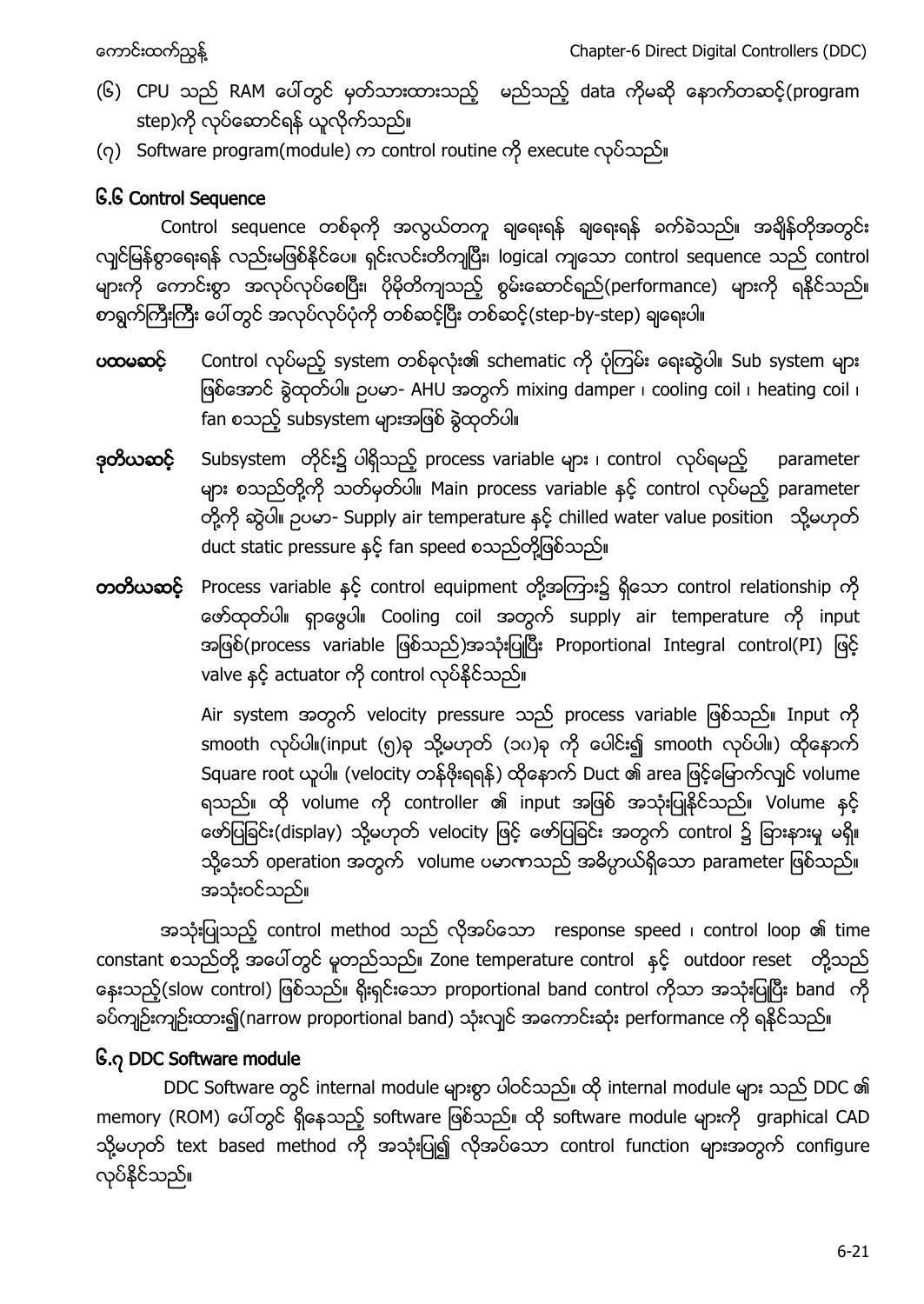- DDC software module များတွင် အောက်ပါတို့ ပါဝင်သည်။
	- (၁) Control modules( e.g., on/off, PID)
	- (၂) Arithmetic modules(e.g. averaging, summing, totalization)
	- (၃) Programmable logic modules(PLC)
	- (၄) Interlock modules , etc(e.g., EF with EF OUT)

ပုံသည် internal software module များနှင့် input output point များကို schematic ဖြင့်ဖော်ပြ ထားသည့် DDC တစ်ခုဖြစ်သည်။

သတိပြုရန် - I/O point များအပြင် temporary point များလည်း ရှိနိုင်သည်။ (DDC data base အတွင်းတွင်) ထို temporary point များကို pseudo point များဟု ခေါ် သည်။

-End-

#### **Contents**

| ၆.၂.၄(၁) On/off Output သို့မဟုတ် Digital Output(DO) သို့မဟုတ် Binary Output(BO) |
|---------------------------------------------------------------------------------|
|                                                                                 |
|                                                                                 |
|                                                                                 |
|                                                                                 |
|                                                                                 |
|                                                                                 |
|                                                                                 |